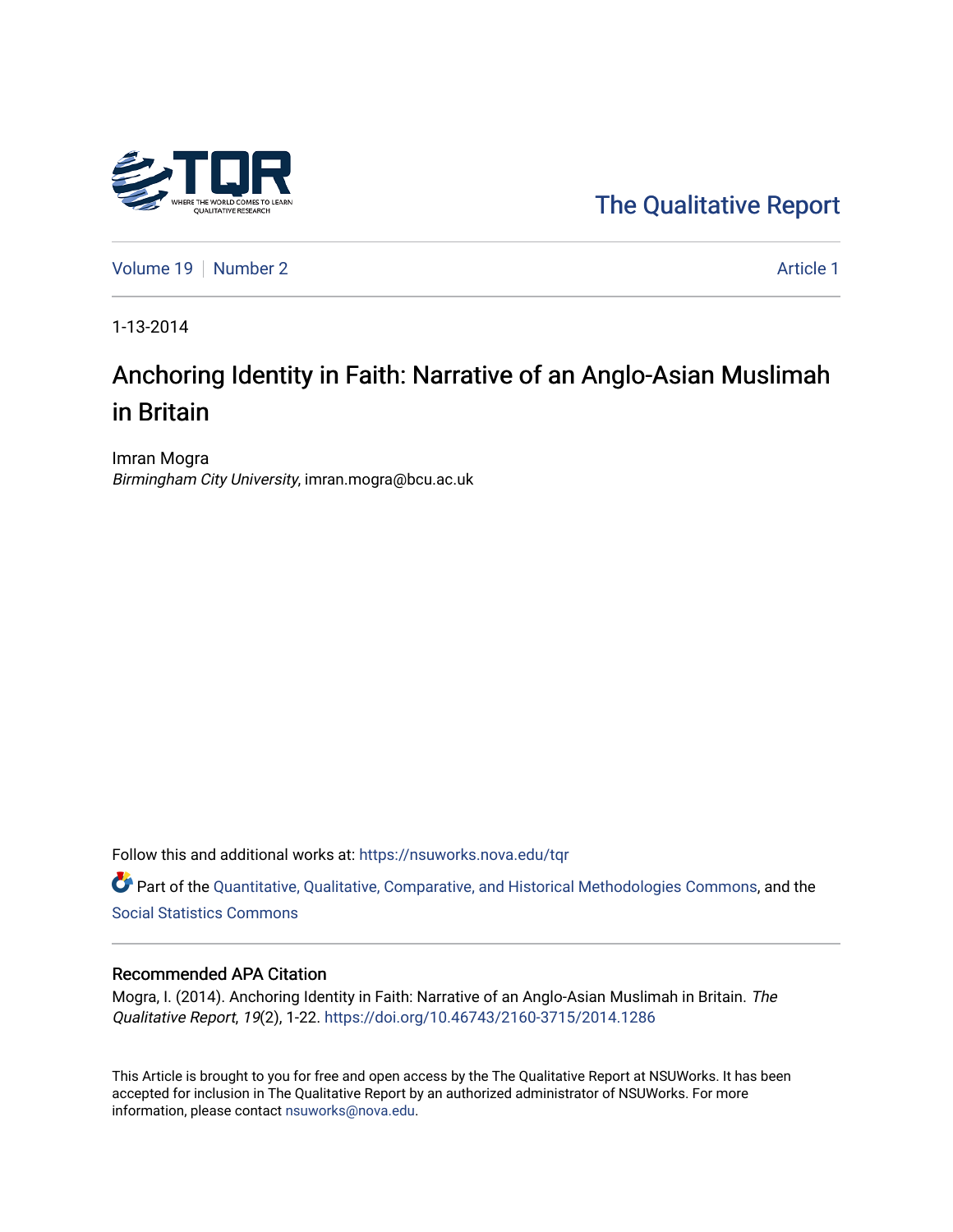

## Anchoring Identity in Faith: Narrative of an Anglo-Asian Muslimah in Britain

## Abstract

This article is based on a narrative of an Anglo-Asian Muslimah, studying in a prominent university in the city of Birmingham, England. The trainee teacher was a suitable candidate for my research for the additional characteristics, which she had. She was born as a Muslimah in England, she was neither totally Asian nor English in reality; she was the daughter of a Pakistani mother and an English father. Using narrative analysis, several key themes, such as family, friendship, and cultural practices, emerged. These themes shed light about her life experiences. Significantly, she reveals the important influence of Islam and faith as the core of her identity, which is apparently used as a mechanism in contemporary society. In conclusion, the narrator presents a positive representation of a Muslimah who is at ease with her dual heritage whilst being rooted in Islam. She presents herself as open-minded and undeterred, thus implying that such counter narratives need to be added to the wider Muslim narratives.

## Keywords

Muslim, Muslimah, Narrative, Anglo-Asian, Faith, Identity

## Creative Commons License



This work is licensed under a [Creative Commons Attribution-Noncommercial-Share Alike 4.0 License](https://creativecommons.org/licenses/by-nc-sa/4.0/).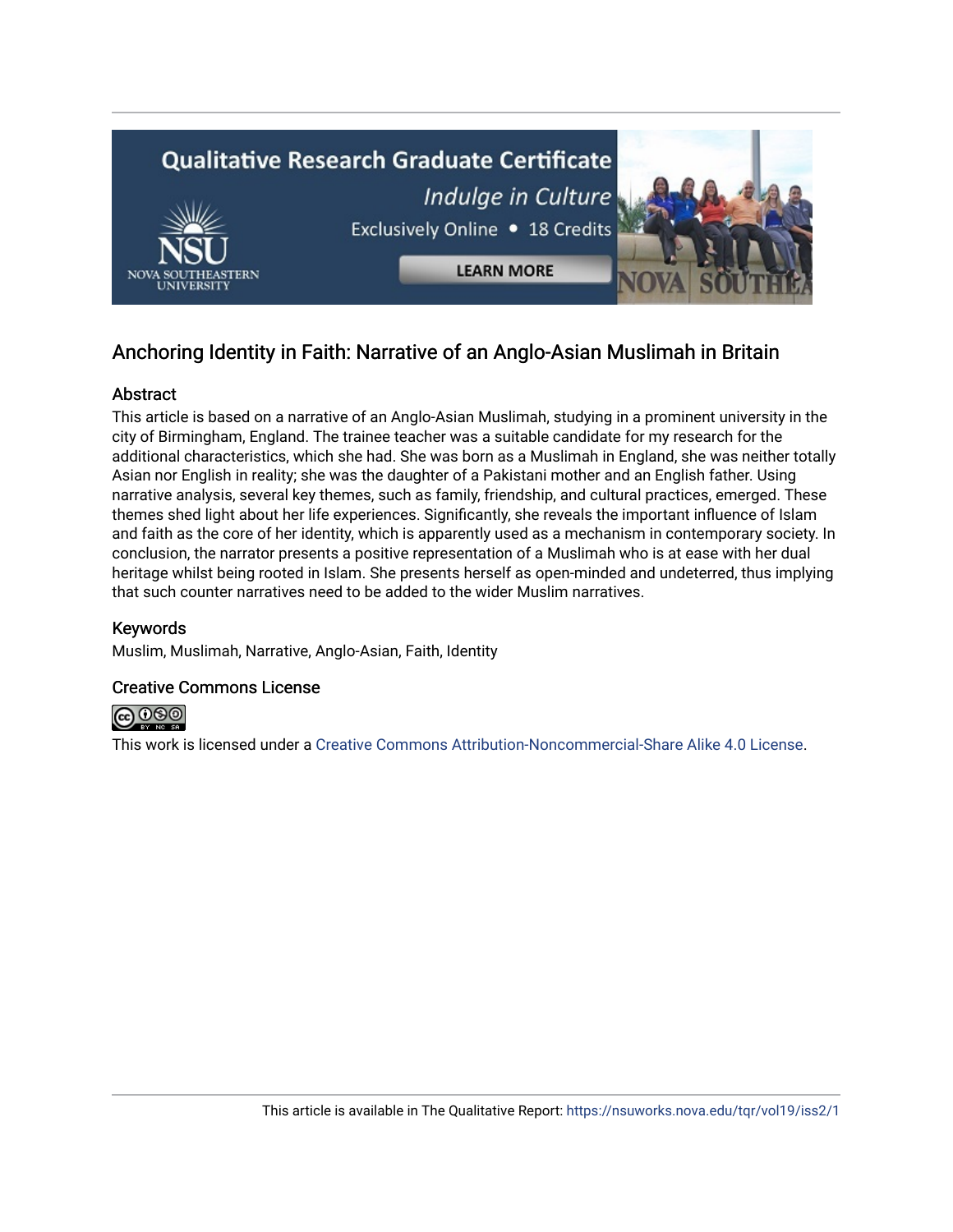

*The Qualitative Report* 2014 Volume 19, Article 3, 1-22 http://www.nova.edu/ssss/QR/QR19/mogra3.pdf

## **Anchoring Identity in Faith: Narrative of an Anglo-Asian Muslimah in Britain**

Imran Mogra Birmingham City University, Birmingham, England

*This article is based on a narrative of an Anglo-Asian Muslimah, studying in a prominent university in the city of Birmingham, England. The trainee teacher was a suitable candidate for my research for the additional characteristics, which she had. She was born as a Muslimah in England, she was neither totally Asian nor English in reality; she was the daughter of a Pakistani mother and an English father. Using narrative analysis, several key themes, such as family, friendship, and cultural practices, emerged. These themes shed light about her life experiences. Significantly, she reveals the important influence of Islam and faith as the core of her identity, which is apparently used as a mechanism in contemporary society. In conclusion, the narrator presents a positive representation of a Muslimah who is at ease with her dual heritage whilst being rooted in Islam. She presents herself as open-minded and undeterred, thus implying that such counter narratives need to be added to the wider Muslim narratives. Keywords: Muslim, Muslimah, Narrative, Anglo-Asian, Faith, Identity* 

## **Anchoring Identity in Faith: Narrative of an Anglo-Asian Muslimah in Britain**

I, a lecturer, interviewed Iman, a pseudonym chosen by the interviewee, towards the end of the summer term of 2011. Prior to this, I had been gathering data for my research on primary school trainee teachers and the role of faith in their lives and its significance to them.

I found out about Iman's faith background incidentally through self-disclosure. Before contributing to a discussion point in the session, she revealed that her father had reverted to Islam. Subsequently, I approached her and expressed my research interest. She agreed instantly without hesitation. I was excited for her to be among my sample because she was the first dual heritage female Muslimah who I met at the university, training to be a teacher. I was intrigued to explore her experiences, her faith and about her belonging, aspirations and tension, if any, between Islam and her cultural roots. She afforded an excellent opportunity to gain insights into her experiences of adaptation and creation of her identity by allowing her to speak for herself. In addition, she provided me with a distinctive opportunity to talk to her about the identity construction of an Anglo-Asian Muslimah in England. It appeared to me that there is a growing need and realization for the construction of their social histories and, in so doing, allowing them to offer their perspectives of being Muslims in contemporary Britain.

## **The Researcher's Role**

In qualitative research, the researcher is a primary data collector; therefore it is important to share my position and its relationship to this research. Like Iman, I am a Muslim, but with cultural and ethnic roots in India and East Africa. After completing my education, I, as did my interviewee, embarked on a career in primary education in state schools. Later, I became a teacher educator. In other words, this research was anchored in my own personal and professional journey as much as in the narrative of Iman. I, therefore,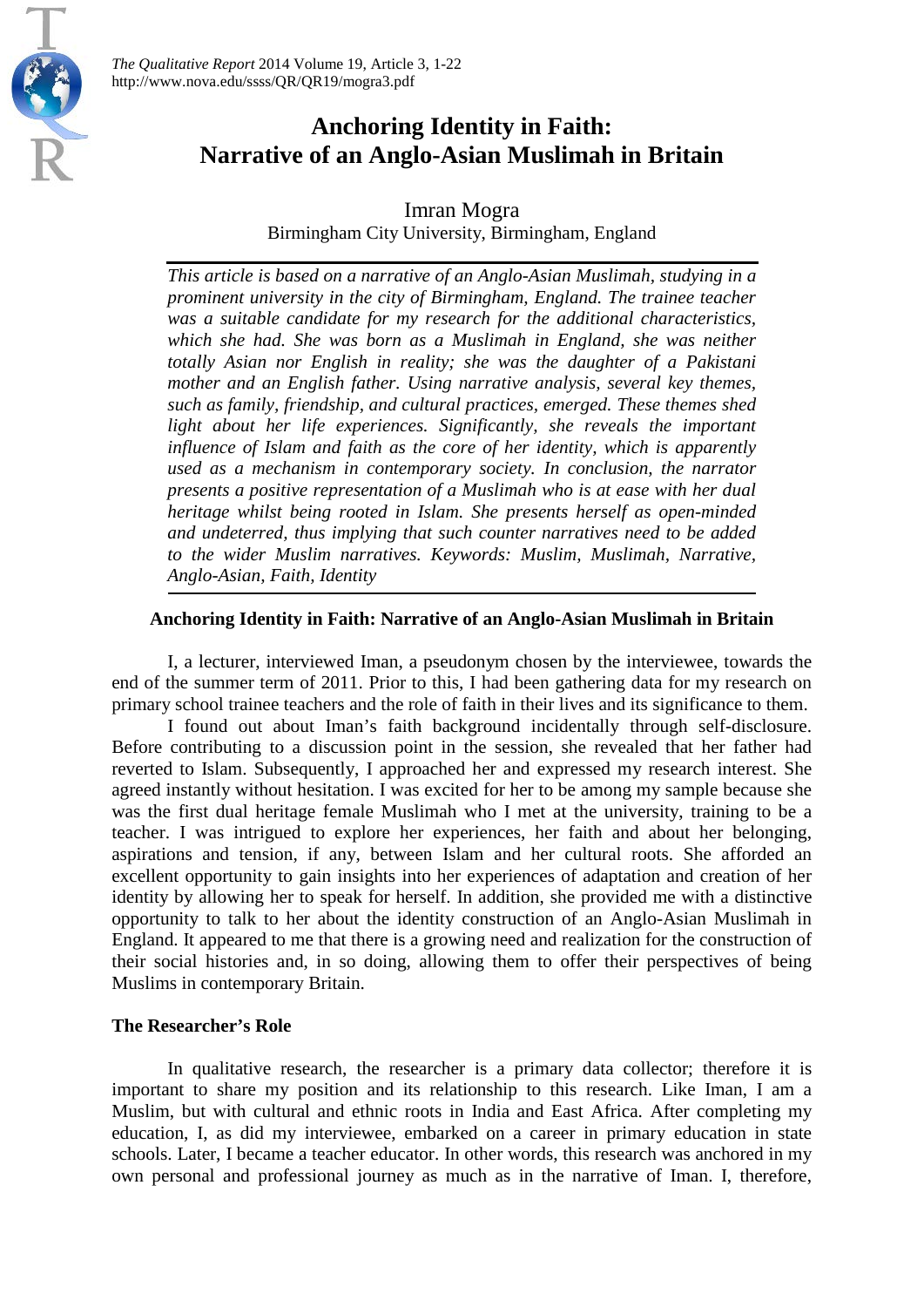acknowledge that I bring this background and experiences to the research process and make the interpretation of the data subjective; nevertheless, I produce and present the voice of Iman. This research, conducted by a male tutor. I believe is beneficial in showing the potential of using narratives to study the life and work of teachers. It is also useful for understanding identity construction of people from a variety of backgrounds and is valuable in challenging the idea about Muslims being homogenous. In addition, it demonstrates some of the features of the socialization taking place in some universities which are multicultural and multi-faith. The narrative reveals the challenges and opportunities in the experiences of a young Muslimah as she foregrounds faith positively in her life. In others words, instead of shying away from it, she freely and willingly tells her story despite the onslaught on her religion in recent times.

#### **Research rationale**

There has been little in-depth exploration into the life, educational pathways and experiences of Anglo-Asian trainee teachers in England. Currently, as far as could be ascertained, in the absence of detailed studies of this kind, there appears to be a gap in knowing and understanding issues of identity formation of Anglo-Asian Muslimahs especially those training to be teachers (Butt, MacKenzie, & Manning, 2010; Wilkins & Lall, 2011). The narrative of Iman complements information for understanding British female Muslim educators in primary schools by exploring their developing identity and life story. It demonstrates that identity is complex and that the different subject positions and social identities that people take are related. In view of such intersectionality, it would be simplistic to view the life of Iman from an ethnic perspective alone as it would ignore her other categories such as gender, class and especially religion and their interplay. In other words, leaving out religion in the intersectional analysis would lead to possible misunderstanding of the relations between race, gender, religion and class.

Thus this study is relevant and important globally because it explores, through the analysis of an individual life, the relationship between social forces and personal character. Although it cannot be considered as representative, nevertheless, within the narrative, there are episodes, experiences and emotions with which others can readily identify (Thomas, 1995). Hence, it is important for studying religious and cultural changes that have taken place over the years, in knowing more about integration and assimilation, and in acquiring a view of the inside of a religion or culture. Furthermore, it assists in ascertaining the outcome of the interaction and how these are connected to individual lives so that one is able to appreciate the significance of and the response to these interactions by certain individuals. Finally, this introductory study presents a means of understanding the negotiation and how dual family orientation fares with the preference of Iman as a trainee teacher and to evaluate her positioning within two cultures.

The intended audiences of this research are sociologists interested in identity construction, Muslim faith leaders, teacher educators and researchers interested in applying the narrative method. Iman illustrates the inclusion of faith and spirituality as aspects of one's identity. The research is beneficial in showing the potential of using narratives to study the life and work of teachers. It is also useful for understanding identity construction of people from variety of backgrounds and is valuable in challenging the idea about Muslims being homogenous. Other benefits include that of showing some of the features of socializing that take place in universities, which are multicultural and multi-faith.

This is a narrative whose findings contribute toward shedding the myth of Muslims being monolithic as well. The narrative reveals the challenges and opportunities in the experiences of a young Muslimah as she foregrounds faith positively in her life. In others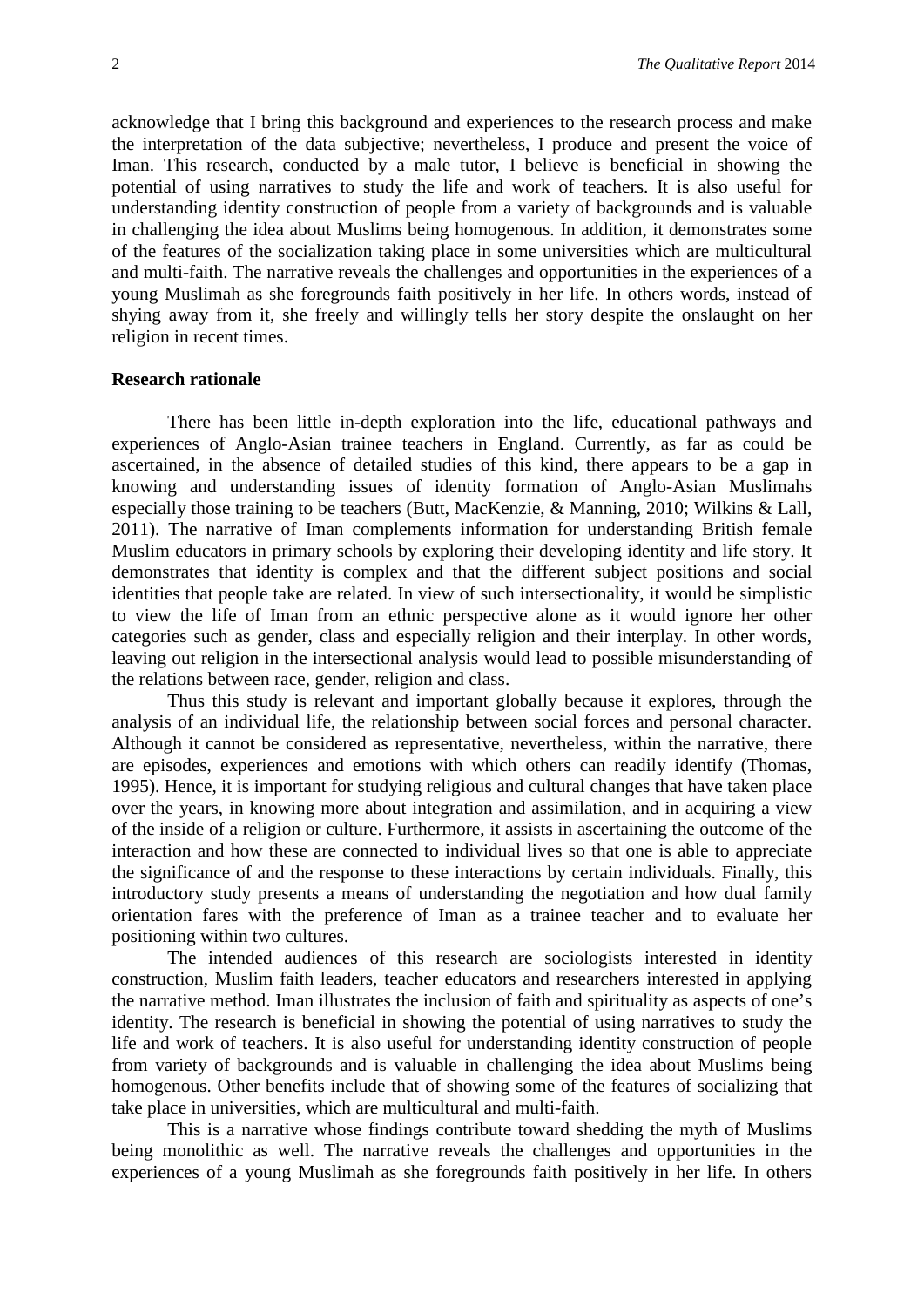words, instead of shying away from it, she freely and willingly tells her story despite the onslaught on her religion in recent times.

## **Literature Review**

Much has been written in relation to Muslim identities in recent years. Identity has been recognized as being important in understanding individuals and their relationships. People develop relationships based on similarities and differences (Lawler, 2008). In explaining the construction of identity, at least two positions are evident. Essentialist consider identity to be static, fixed and non-negotiable (Holstein, & Gubrium, 2000; Lawler, 2008). However, such notions of identity have been considered inadequate and have led to alternative ideas. In contemporary thinking, identity seems to be proposing that, for many individuals, it is fluid. According to post-structuralism, identity continually interacts with the environment, contexts and experiences (Haw, 1998). At the same time, it has been acknowledged that identity can be exposed to internal and external factors (Beauchamp & Thomas, 2009). Thus exposure to internal and external factors shows that identities are in a state of flux and malleable in social contexts.

Based on her ethnographic study of four Muslim young men of Pakistani heritage, Bhatti (2011) expressed the need for better understanding of Muslim youth. In analyzing identity, she noted that transcontinental migrations redefine and reposition Muslim identities, making it difficult to describe identity, including national identity, as something fixed and unchanging (Bhatti, 2011). More so, Muslims, and other communities, have reconfigured their religious and ethnic traditions with class, gender and national identity (Din, 2006; Seddon, Hussain, & Malik, 2004). In other words, Muslims have continually negotiated their identities, balancing the personal with the public, communal and political.

In contemporary British landscape, studies on identity construction of Asians have captured the complexities, tensions and contradictions within their lived realities (Keddie, 2011). Shain (2003) conducted in-depth interviews with Hindu, Sikh and Muslim secondary school girls from Indian and Bangladeshi heritages. She demonstrated the dynamic ways in which Asian school girls defined themselves through the interplay of race, ethnicity, gender, class and religious relations (Shain, 2003). Such sophisticated investigations challenge previous studies which tended, as noted by Keddie in her interview based study, "to stereotype and inferiorise Asian girls and women as passive, shy and timid and as victims of a 'backward' and over-strict culture and religion" (Keddie, 2011, p. 175).

On the other hand, Din (2006), using questionnaires and semi-structured in-depth interviews with young British-born Pakistanis, argued that the voices of the youth should be heard. His findings also challenged fixed and rigid depictions of Asian cultures. Din (2006) showed that some Pakistani youth comfortably construct their identities within and against various discourses of their specific contexts. Therefore, depending on a particular situation a young Muslim woman of Pakistani descent living in Britain may be defined or define herself with reference to race (as black), religion (Muslim), nationality (British) or ethnicity (either Pakistani or Asian; Bhatti, 2011; Haw, 1998; Shain, 2003).

One of the benefits of considering case studies, within their contexts, is that they assist in challenging generalizations from research studies since the reality might be different. Thus a Muslimah, as is the case in this narrative, may also define herself or be defined entirely differently to another Muslimah of similar background as a response to contrasting frameworks of class and culture as a response to different sets of gender, religious, community/kinship discourses (Haw, 1998). The fact that Muslims depict hybrid and fluid identities is useful, although Yuval-Davis (1997) has cautioned against these being susceptible to essentialism. Nevertheless, for some Muslims, what is critical is the use of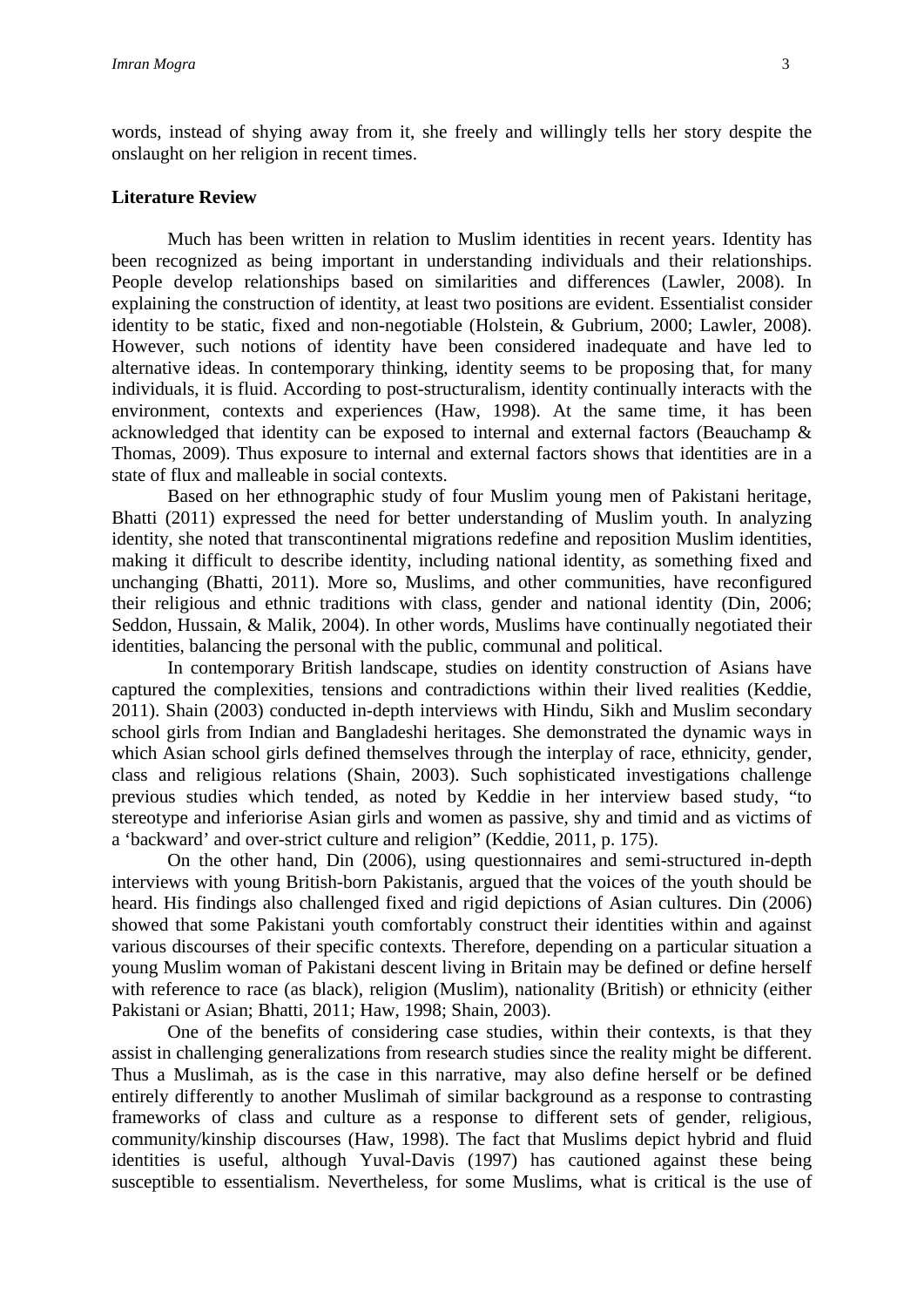instruments of identity construction which are at their disposal to serve their varied purposes. In other words, it is suggested that whilst there is an identity which is at the peripheral, there is a core identity at the same time; the recognition of which is relevant for understanding the frequently raised issues by the wider society of loyalty and belonging. Such a perspective on Muslim identity lead to enquire from an Anglo-Asian person questions of faith, identity and culture and belonging.

Beyond the questions of citizenship, Keddie (2011) has drawn attention to the contention around feminist calls for reform in Muslim communities. She notes that "there has been critique of Western-informed reductionist or Orientalist approaches that construct Muslim women as similarly passive, misled and in need of saving from their patriarchal religion" (Keddie, 2011, p. 177). Despite the recognition of the complexities and contradictions within the lived realities of Muslim girls in British schooling contexts, Western versions of autonomy and success continue to be privileged in schools and continue to characterize the ways in which Muslim girls are constructed and supported or "empowered" (Haw, 1998; Keddie, 2011). It is therefore, important for educators to be conscious of and critically examine their own discursive positioning in their construction and support of Muslim girls (Keddie, 2011).

To summarize, studies exploring Muslims of dual heritage, who might be incorporating aspects of "other" cultures to create evolving identities, are limited. The literature review has also shown that identity can be understood as being static and fluid. Over the years, the consideration of Muslim identity in Britain has shifted from being thought of as rigid to being negotiated and multiple. It is from multiple identities that individuals project their preferred identity in a given context. Therefore recognizing individuals as having an amenable identity is important as it assists in reducing stereotypes, for example. The literature review has also shown the relevance of case studies in challenging reductionist approaches to the study of Muslim women in particular. In so doing, this article seeks to stimulate further research about the life and experiences of Anglo Asian Muslims.

#### **Research Method**

#### **Setting and sample**

My research focused on exploring the role of faith in the life of trainee-teachers pursuing the undergraduate Bachelor of Arts Honours with Qualified Teacher Status course, in Birmingham, England. These students come from all walks of life and from many different parts of the country. I was particularly intrigued about their relationship with their religion. Iman was apt as a participant for this research, as she was neither Black, White, nor Asian instead she was of "mixed race" (*sic*). She was a daughter of an English convert and an Asian mother of Pakistani origin, born and brought up in England as a Muslimah. As a child, at the age of three, she had visited Pakistan but could not recall any profound memories.

Iman's narrative appealed to my research since she belonged, in part, to an Asian and English family. Simultaneously she was part of a Muslim and Christian extended family. Couple with the fact that she was female, her perspective on being such a Muslimah, at a time of broken relationships between the Muslim community and society in general, were pertinent.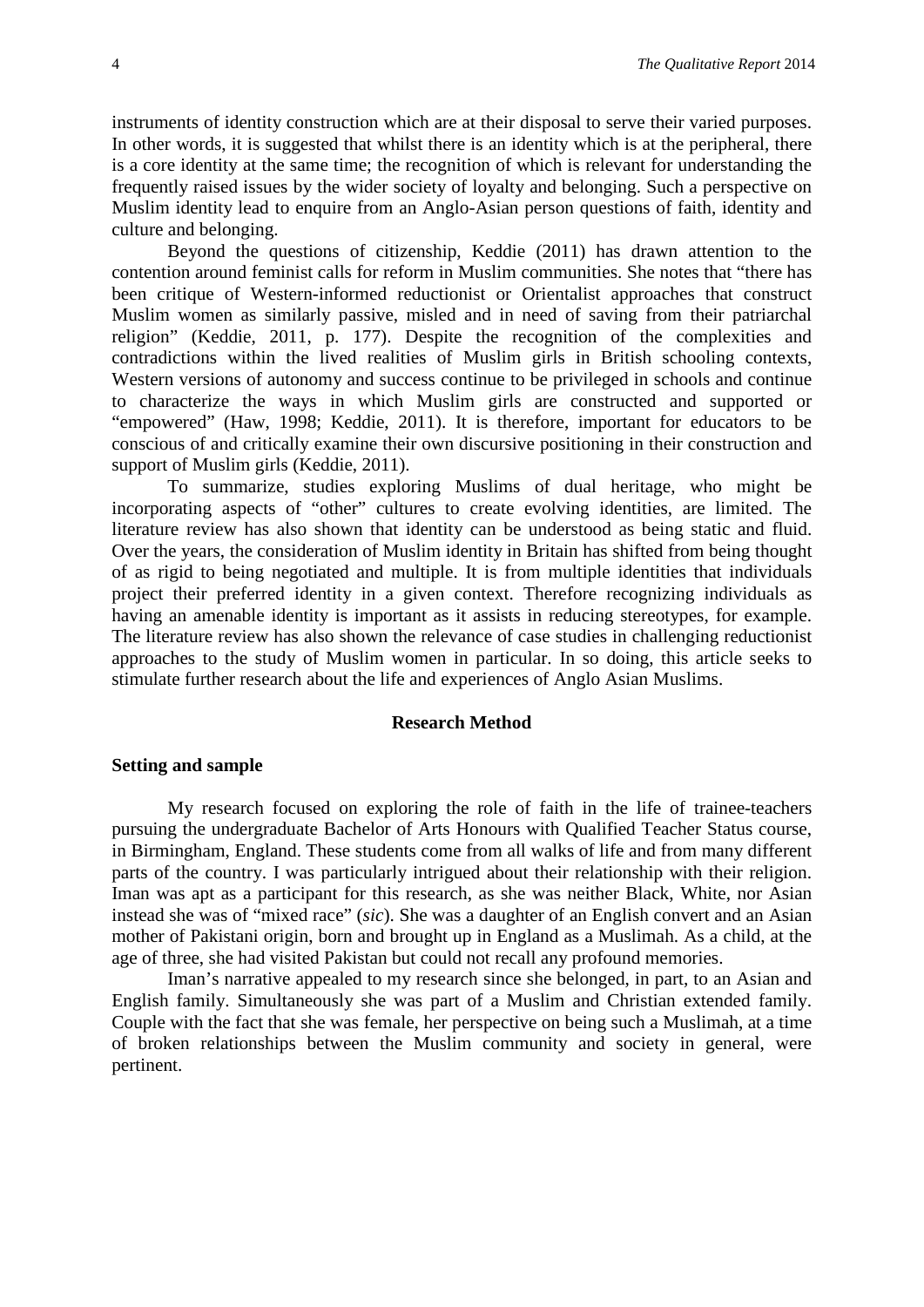## **Data collection**

My semi-structured interview lasted over an hour, was tape recorded with her permission, transcribed and analyzed with her written and oral consent. At time of the interview, Iman was approaching the end of her second year of a three year course. She was wearing jeans, blue dress, ankle boots and a blue scarf which covered her hair but exposed her forehead. She had a small brown satchel matching with her ankle boots. The interview took place very soon after her second teaching practice in the hope that she would share her school experience. I took notes in my research diary throughout the research.

#### **Narratives and research**

There is a long tradition in the social science interpretivist paradigm of using qualitative methods to understand the meaning people attached to their lived experiences. In research, the term narrative is well established, although the manner in which it is used is rather complex (Chase, 2005, 2010; Earthy & Cronin, 2008). A narrative may be oral or written and, may be elicited or heard during fieldwork, an interview, or a naturally occurring conversation (Chase, 2010). For Bruner, humans construct their understanding of the world mainly in the form of narrative – stories, excuses, myths, reasons for doing and not doing, and so on (Bruner, 2003). In other words, for him, narratives operate in thought and action, shaping the ways in which people conceive and react to the world.

Narratives are, therefore, a means of constructing a world without which people would be lost in murk of chaotic experience (Bruner, 1990). In addition, narrative analysis enables researchers to explore the role of stories in construction of identity (Earthy & Cronin, 2008). Simultaneously, it gives the narrators a mechanism through which they construct themselves through the narration. This means that the researcher has at least two roles; to give a sense of narrating and to make sense of the narrative, which may consist of intellectual, emotional and spiritual details. As such the researcher is enabled to get the import of the meaning making process and outcome. Therefore, narrative analysis is about a narrative both in terms of how the text has been created and why it has been created in that way.

Experience can be presented in narrative form and in that process researchers can gain perspective/s on the meaning of interviewees' lived experiences. Through the exploration of individuals, one can also acquire the beliefs and emotions that interviewees hold about them including identity. Identity work is one of the five major approaches in contemporary narrative inquiry. This is the work in which "people are engaged in as they construct selves within specific institutional, organizational, discursive, and local cultural contexts" (Chase, 2005, p. 658).

The use of interpretivist approach to research was valuable in this study as I was able to gain a view of phenomena about which little is known (Gray, 2009) and related to Iman's beliefs, behaviors and activities.

## **Ethical considerations**

In-depth detailed interviews are in a sense an intrusion of privacy, and therefore raise ethical issues. At the outset, I made it clear to Iman that she was fully entitled to preserve her privacy by declining to respond to any question which she felt was intrusive or was uncomfortable with. Moreover, I informed her that she could withdraw at any point (Silverman, 2006). When explaining the procedures of the research, I unequivocally stated to her that the emergent narrative will potentially be published and, consequently, I could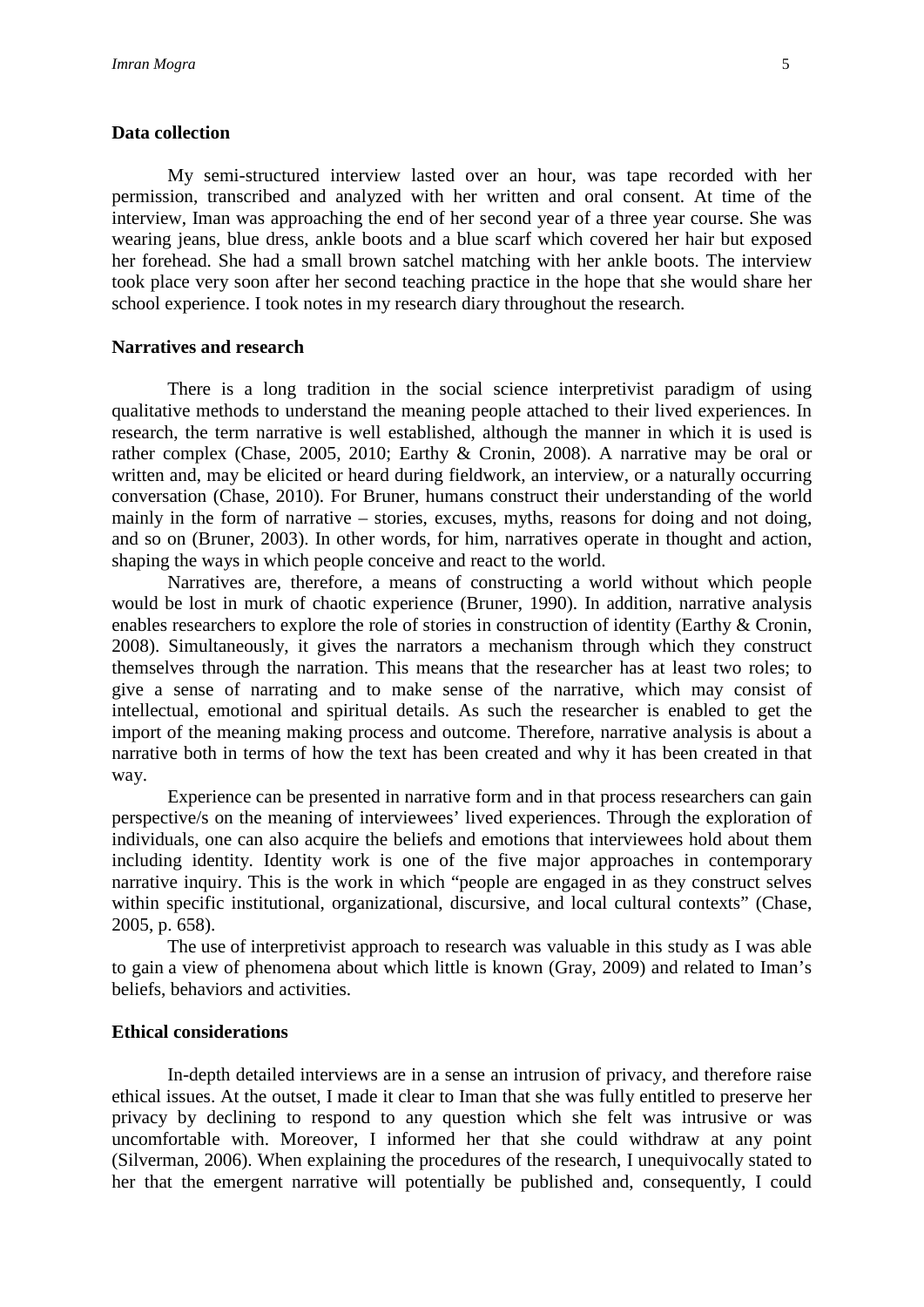guarantee anonymity of her name and promise confidentiality (Silverman, 2006) but not of the narrative, as it would be in public domain to which she agreed. To achieve this, I requested a pseudonym and she provided Iman.

Raising the issue of publication helped to address the sophisticated ethical issue concerning narrative research. I was conscious about some of the effects of the research on Iman, who at this stage might already been cognizant about the content she was sharing and the effect that such sharing might have on her either immediately and in future. Therefore the article was offered to her, prior to publication, for verification (Gray, 2009) and confirmation of accuracy (Patton, 2002).

## **Trustworthiness**

The noteworthy issue of trust was applied. As her tutor, I was conscious about power relations and the potential manipulative nature of such research. As a consequence, I assured her that she was under no obligation to participate (Silverman, 2006) and that her views would not be divulged to other tutors. Moreover, the requirements of informed consent were applied as stipulated by University ethical committee procedures by explicitly obtaining consent through a signed paper.

#### **Sensitivity to religious and cultural aspects**

Another ethical aspect of consideration was gender, cultural conduct and religious dress code. Gender, in particularly, was important within religious and socio-cultural contexts rather than the issue of segregation by gender which is not the norm at the University. Nevertheless, it was felt that gender issues needed to be deliberated in this research and a point was made about this with Iman prior to the interview, so that appropriate methods and processes were chosen since it was expected that religious and cultural norms would prompt certain expectations. Iman consented to her interview being tape recorded and chose her own time, date and place.

#### **Bias and authenticity**

Researchers try to minimize bias in their studies to increase the reliability and authenticity of their work (Silverman, 2006). Trustworthiness was enhanced through identification and acknowledgement of researcher bias (Creswell, 2007). In this study, although there had been some predetermined questions, I avoided the use of leading questions. Also, I tried as much as possible to remain neutral in body language and physical gestures and avoided giving opinions. Moreover, thick and rich descriptions of the experience of Iman are given.

Furthermore, bias may be introduced through the selection of topic by the researcher and as such becomes a challenge for narrative research as it tries to capture as much as it can from a person's life. Thus, I identified broad themes and within these themes, I utilized open ended questions to allow Iman the freedom to say what she considered worth saying. This leads to bias from the respondents' perspective which is more difficult to control, such as the responses given by Iman might have been biased by her recollections, and also by reflecting both positively and/or negatively on previous events. These approaches, offer a level of verification of the information gathered (Dodson & Schmalzbauer, 2010).

The approach to analyzing narratives does not assume objectivity but, instead, privileges positionality and subjectivity (Riessman, 2002). This means that an effort was made of not reducing the participant to an object; rather, I placed her 'voice' at the center of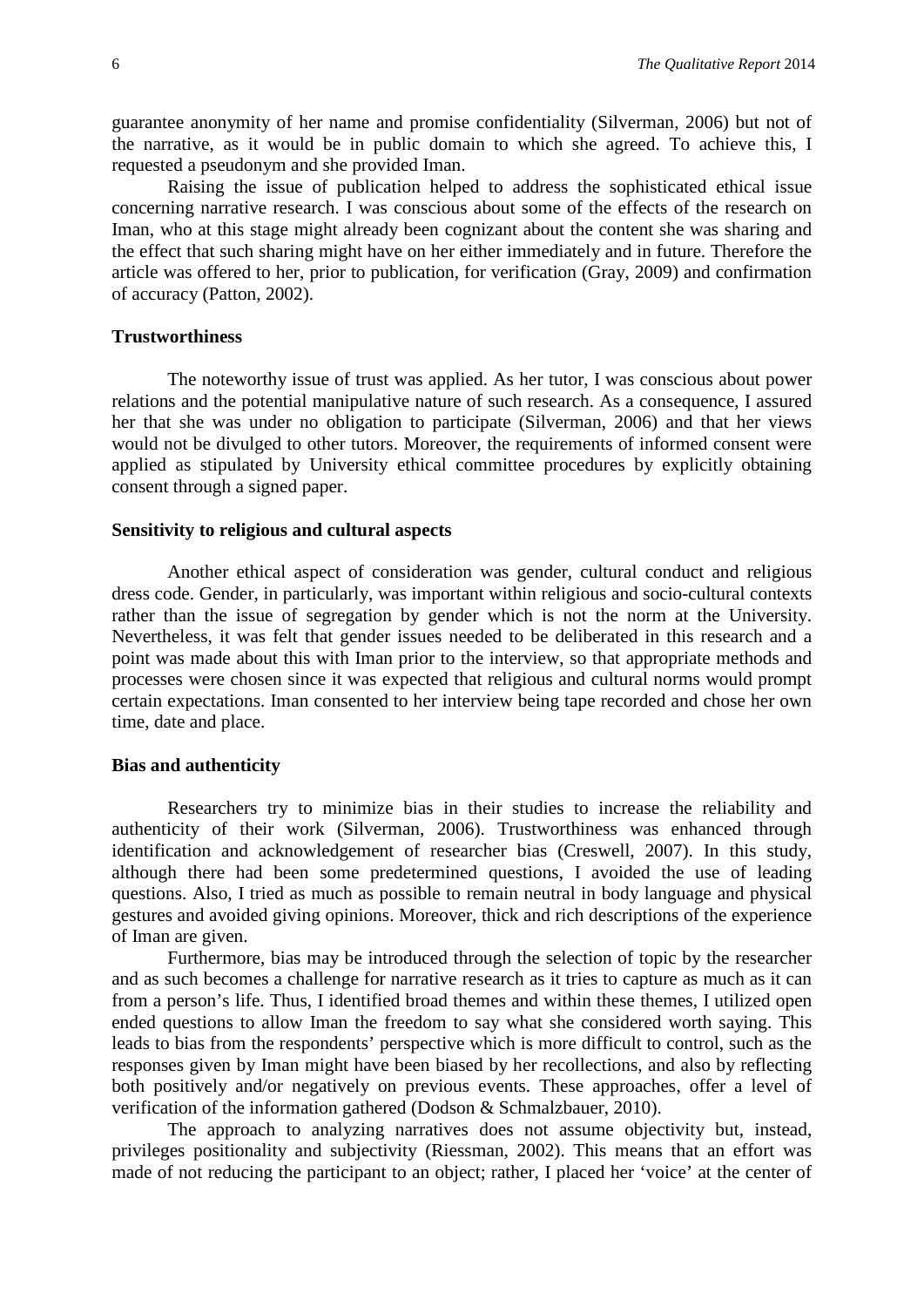the research. In this instance, through the narrative, the beliefs, attitudes, values and behaviors of Iman are advanced and given prominence. Iman's single narrative has conveyed tacit knowledge and has offered an avenue to make sense of how she constructs her identity. Being an individual construct it is a limited and therefore generalization cannot be made.

Earthy and Cronin (2008), following Lieblich et al. (1998), identify two intersecting approaches to narrative analysis. Categorical analysis is usually used when a researcher is concerned with experiences shared by a group of people, whereas, holistic analysis explores significance and change in the context of a persons' life. To bring meaning to the narrative, themes of patterns such as concepts, behavior, interactions, incidents, terminology or phrases were identified first. Then, they were organized into coherent categories that summarized and brought meaning to the narrative.

This rest of this article presents the narrative of Iman who is in her early twenties and from an Anglo Asian Muslim background. It examines her positioning which generate particular discourses that foreground and background specific issues of relevance for her (Haw, 1998).

#### **Results**

I began by enquiring about her background. These included questions about herself, place of residence, parents, childhood, schooling, and her socialization in general prior and post-university. Thereafter, questions related to the role of faith in her life, her career choice, marriage, and about other religious and cultural matters were asked. I followed up this first interview with a shorter self-completed interview sheet seeking clarification and additional information as is the case with some qualitative researchers who rely on and use multiple methods and interviews (Gray, 2009).

The significant themes that emerged from the conversation were: *mixed race person*, *coconut*, *head scarf*, *language*, *Urdu*, *mother*, *Muslim*, *dad*, *choice*, *Islam*, *marriage*, *Pakistani*, *friendship*, *childhood*, *side*-*lined*, *traditional*, *education*, *shalwar kameez*, *career*, *festivals*, *music* and *food*. The main categories emerging were: identity, friends, culture, family, education and religion.

#### **Identity**

Iman's narrative sheds light on how people construct and possess a personal or core identity, which for her gravitates to Islam, and a secondary identity comprising of subcultural life around them. She appears to associate with a secondary identity in such a way that it does not seem to be entirely in dissonance with her religious and/or family life. This is in congruence with some findings in a study among Pakistani youth in England (Din, 2006) and among other Muslims (Seddon, Hussain, & Malik, 2004), which establishes that identity can be demonstrated in many different ways. After acknowledging that she had experienced an identity crisis whilst in secondary school, Iman revealed the position of Islam in her life, saying:

*Now, after all those questions and burning desires in me, I would say that I base it on Islam. For me, foremost Islam is my identity. I wouldn't say I'm Pakistani or Asian or English because yes, whilst, I am mixed race say, for example, if I was in a Pakistani group sitting I do not necessarily feel very Asian because I feel a bit left out, we don't do all those things they do. Whereas, within the English community, I still do feel a bit left out as well, so it's within Islam where I feel most comfortable. I identify more with the*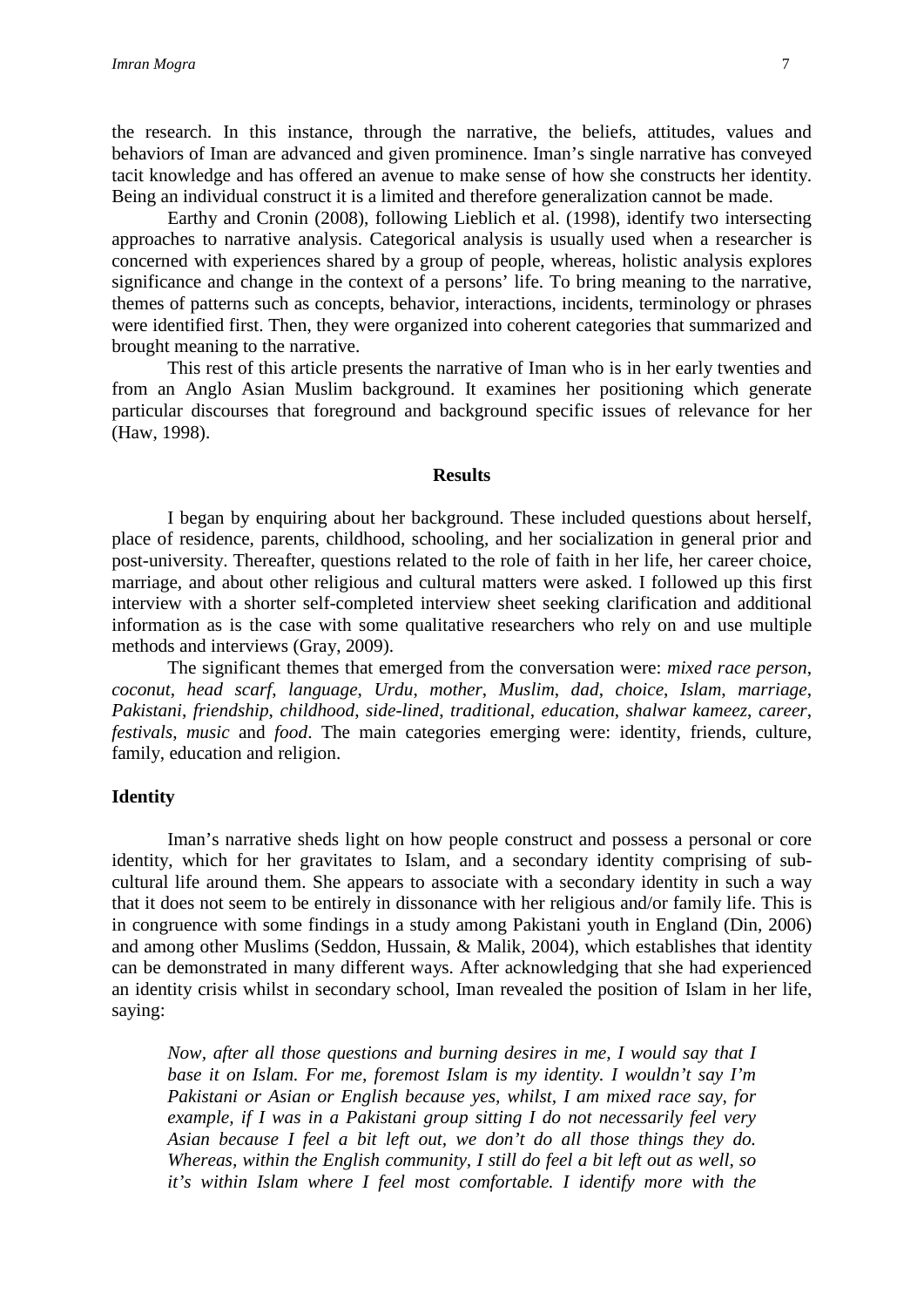*Islamic culture as it permeates into the Asian culture so there are common grounds for it with regards to family ethics and social responsibilities.*

In the past decade, Muslim dress, especially the *hijāb*, has become a key signifier regarding the lives of Muslim women globally; with considerable debate about its significance, role and symbolism. It has been asserted that identity can be expressed in numerous different means, including dress (Din, 2006). This is because whilst Islam is universal in its essence, it is not monolithic in its specific practice or cultural manifestations (Seddon, Hussain, & Malik, 2004). I queried about the first time she adorned her scarf, Iman's response shows that it had been part of her life from an early age: *"Probably since I was about 7 years old and I am totally comfortable with it right through."*

The focus of analyzing narratives can either be its content or its form (Earthy  $\&$ Cronin, 2008). Accordingly, a careful reading of Iman's narrative reveals her omission of the words *hijāb* and *niqāb*. Thus it appears that there is some significance of language and its usage in Iman's narrative. She chose to use the word scarf seven times for her own head covering and *duppata* when referring to her mother's head covering. It seems she has deliberately chosen to do so and perhaps there is some significance in this usage; possibly endeavoring to fit in with the more acceptable word for a head covering, reflecting, thereby, the consensus of young people avoiding to be different; alternatively, it may be that she is trying to distance herself, both orally and via design aesthetic, from the stereotypes and negativity portrayed about the *hijāb* and/or *niqāb*. Should her outward omission be deliberate, then, her decision corroborates with the notion that narrators in narrating their narrative are sometimes deliberate in how and what they say. Hence, their participation can be agentic (i.e., intentional; this is where people rely on others to act on their behalf to secure desired outcomes; Bandura, 2001).

The issues of identity and belonging cannot be separated from discussions about the relationship between local, national and global levels. The study by Bourn (2008) showed that young people construct their own sense of who they are in response to all three levels, and in the UK context, perhaps the most challenging is the national identity. Iman conveys this tendency and appears to locate herself toward being English. She adorned a scarf and described herself as someone with light skin. Peoples' responses to her appear to have been affected by these. She commented:

*I don't think anyone would jump to the conclusion that I'm say White. They, people, who I am meeting for the first time - probably think I was either a light skin Pakistani or probably from Iran that's a big thing, or Turkish even so. I mean to say that Iran is a popular suggestion for where people think I come from.*

On enquiring about her scarf at secondary school, she revealed:

*Back in secondary school because it's a mostly White area, I made a lot more White friends and they did ask whether I used to go to sleep with the scarf on, or can I come home and take it off, who can I show my hair in front of. In that way. Or why I wear it.*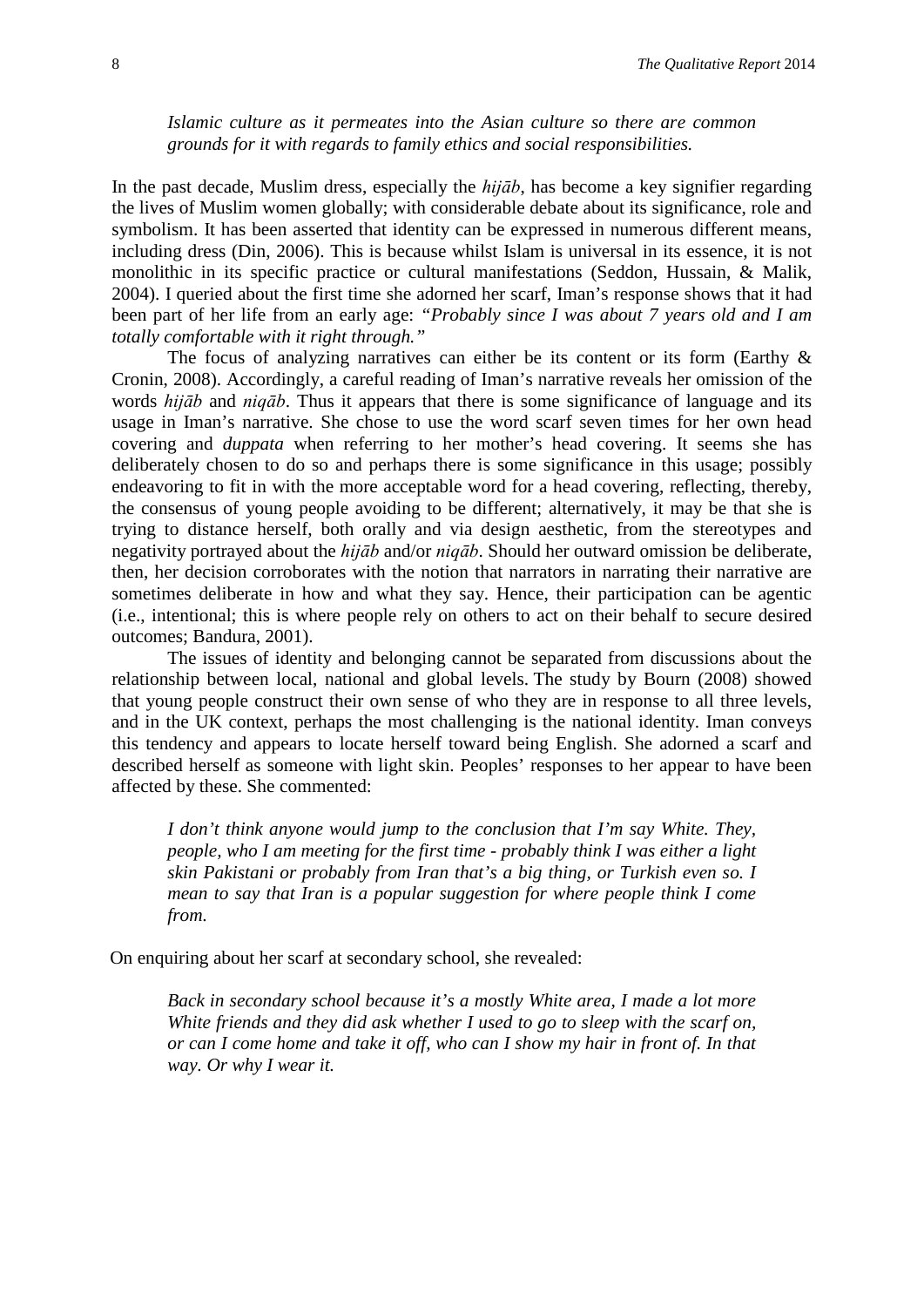However, her experience in university was different, she mentioned:

*But I think by the time you reach university, most people have met people who have been wearing scarfs and have already asked these questions. So I probably had that more back at secondary school.*

In addition, Iman's narrative shows her negotiation, redefinition and integration of ethnic and cultural identities, the manifestations of some of these are culturally British, and at the same time she holds Islam as a determining apparatus. When she faces a crisis she falls back on Islam and gives it precedence. Islam, therefore, seems to offer her a deeper sense of meaning to her life. It has been argued that religious identities can predominate over other group identities such as class and professions (Chanda-Gool, 2006). Gender appears to be subsumed by religion as it seems to be an overarching world-view.

*For me, class is not really a big deal because I moved from, from back in*  (English city)*, inner city to suburban areas so I could in a sense deal with*  both, so for me that was fine. Ethnicity, more probably white, white girls, not *necessarily practising just white girls really.*

Having observed that religion seems to be the epitome in her life; looking at her narrative holistically, reveals that whilst the influence of Islam creates comfort for her; it is manifest from her account that its influence cannot be separated from cultural and familial relations. For instance, themes like marriage, festivals and dress (Chanda-Gool, 2006) expose that religion, culture and family are entangled. When exploring her family's observance and participation in traditional Pakistani or Islamic festivals, she said:

*Yeah like for Eid a big deal is made of it. Weddings as well, we've got all like the typical Pakistani culture such as at the mendhi party and everything like that so, we have all that. We celebrate Pakistani Independence day and attend Eid melas.*

Globalisation impacts upon young people in complex ways and forces them to constantly rethink and revise their sense of identity and place within society (Bourn, 2008). Religious, cultural and technological trends influence their lives, and therefore, as reported by Ajegbo, Kiwan, and Sharma (2007), these identities interact with each other. Iman's narrative shows that she not only understands her identity and feels a sense of belonging, but that she recognizes others' identity as well, which is fundamental to education for diversity and essential as young people construct their own interpretations of the world around them and their place within that world (Ajegbo, Kiwan, & Sharma, 2007). This was reflected when she talked about her father's family and their festivals:

*I'd say if my grandparents on my dad's side were to come down then we'd make something special for Christmas or anything like that. But it's always been, we've always known as children that it's for them, never for us. So they'd bring us Easter eggs but we always knew that we don't celebrate it. Other than that if we're not with the White side of the family then, for example, on Christmas, you know, when the Queen gives her speech, dad does make sure that all the family is down and it's a bit of an occasion at home, but, I think that's just because dad likes the Royal Family.*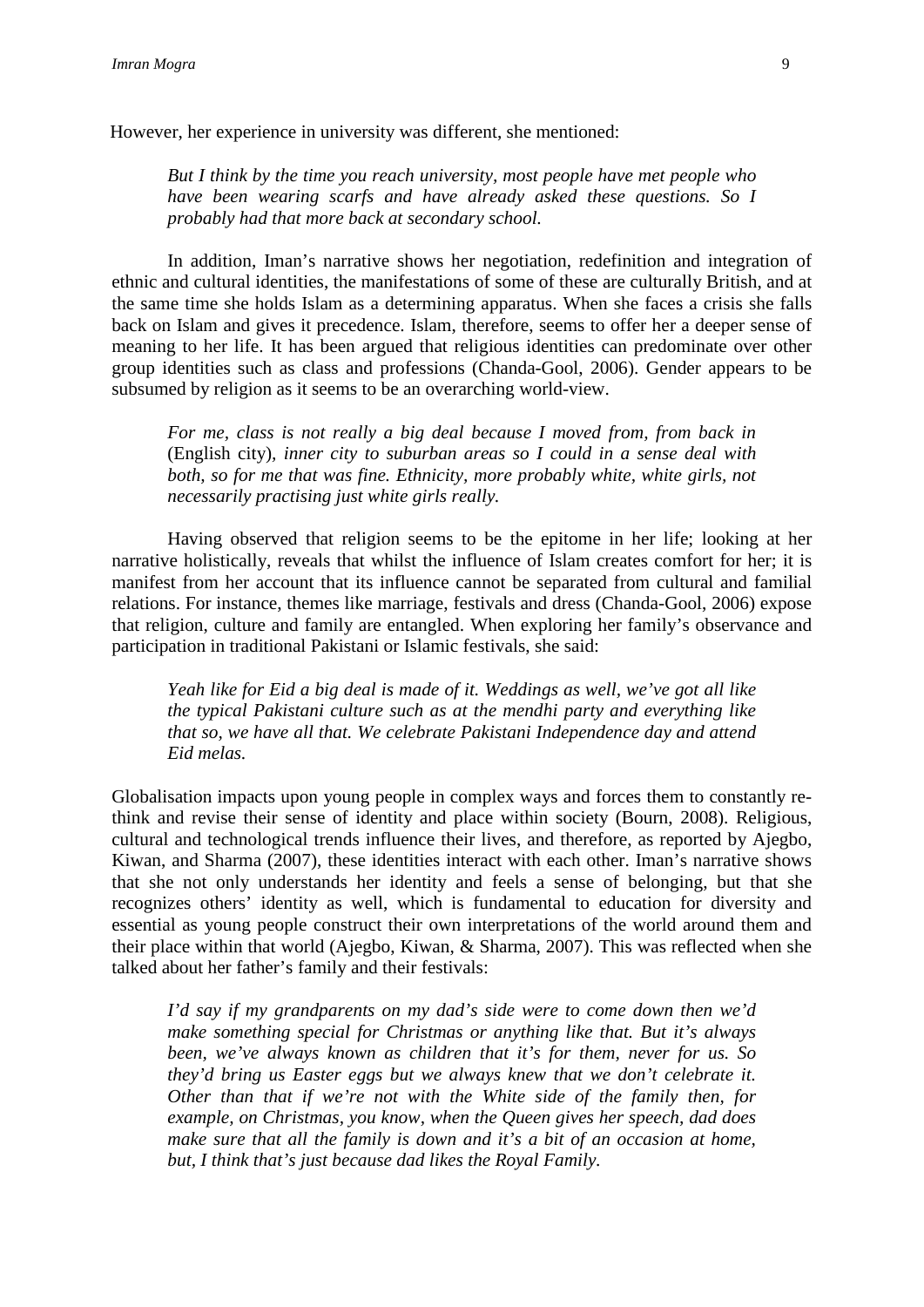Din (2006) also noted that for some among the Pakistani community cultural attitudes may over take religious ones. Hence, in understanding life experiences, it is critical to note the foregrounding by narrators of their preferred identity. This of course would be performed, as is evident above, in a complex way; which means narratives are mechanisms which make human experiences comprehensible by connecting the socio-political, cultural and individual aspects of a life together.

#### **Friends**

Iman attended a primary school in the city which she describes as one where predominantly there were children from the Asian sub-continent. However, as opposed to attending a local school, her father purposefully enrolled her elsewhere. Her interaction in this secondary school and at the university informs us about her friendship. This includes those she feels closer to and the reasons for this. Whilst talking about her childhood, she also began to reveal her initial ideas about race relations.

*I think as I've been growing up it's become more of an issue because when I was younger we were actually from in inner city* (English city) *so primary school was full of Asians. Children mainly from Pakistani, Bengali and Gujarati families from the area. So I didn't feel left out or, different. Whereas, my dad purposely sent us to an all White girls' secondary school. It was mainly all White with a few Black girls, so that we could mix with other girls from other backgrounds and there you could feel a bit different. And then you would think, well my dad's White, so, why can't I not mix with them properly. And then you would think Pakistani, but, in the Asian community you still felt a bit left out. So there was a bit of an identity crisis, but, you just fall back on to, you know, Islam and being Muslim as your main identity. Not anymore now, but I would say through my teenage years. You know when you're asking these questions like who do I feel more comfortable with, or how do I see myself?*

In discussing her friendships she expounds an open mind-set regarding others. She claimed to ignore religious affiliation, and preferred values and characters instead. Where the universal guide provided by religious faith is emphasised, it seems, in her case, that the discursive motif also involves a form of colour transcendence where race and ethnic affiliation is construed as less important as an ascribed identity than faith (Edwards, Caballero, & Puthussery, 2010). Her relationship with Muslims, both *hijābis* and *non-hijābis*, and with non-Muslims was explicated as follows:

*For me, it's not really, I don't see it like that any more, you know. I don't identify people by [whether] they are Muslim, they are not Muslim. For me, for a moment I see them as human beings. I see them as people and I judge them by their character not really by their religion. Because you could see a Muslim girl, she could be dressed completely, you know, Islam appropriately, but could be the worst person or the most horrible, spiteful person you would ever meet. So I wouldn't judge them by that.*

Allan (1989) notes that relationships are often presented as voluntary, informal and personal, and still operate within the constraints of social and physical limitations such as class, gender, age, religion, ethnicity and place. This introduces an important question against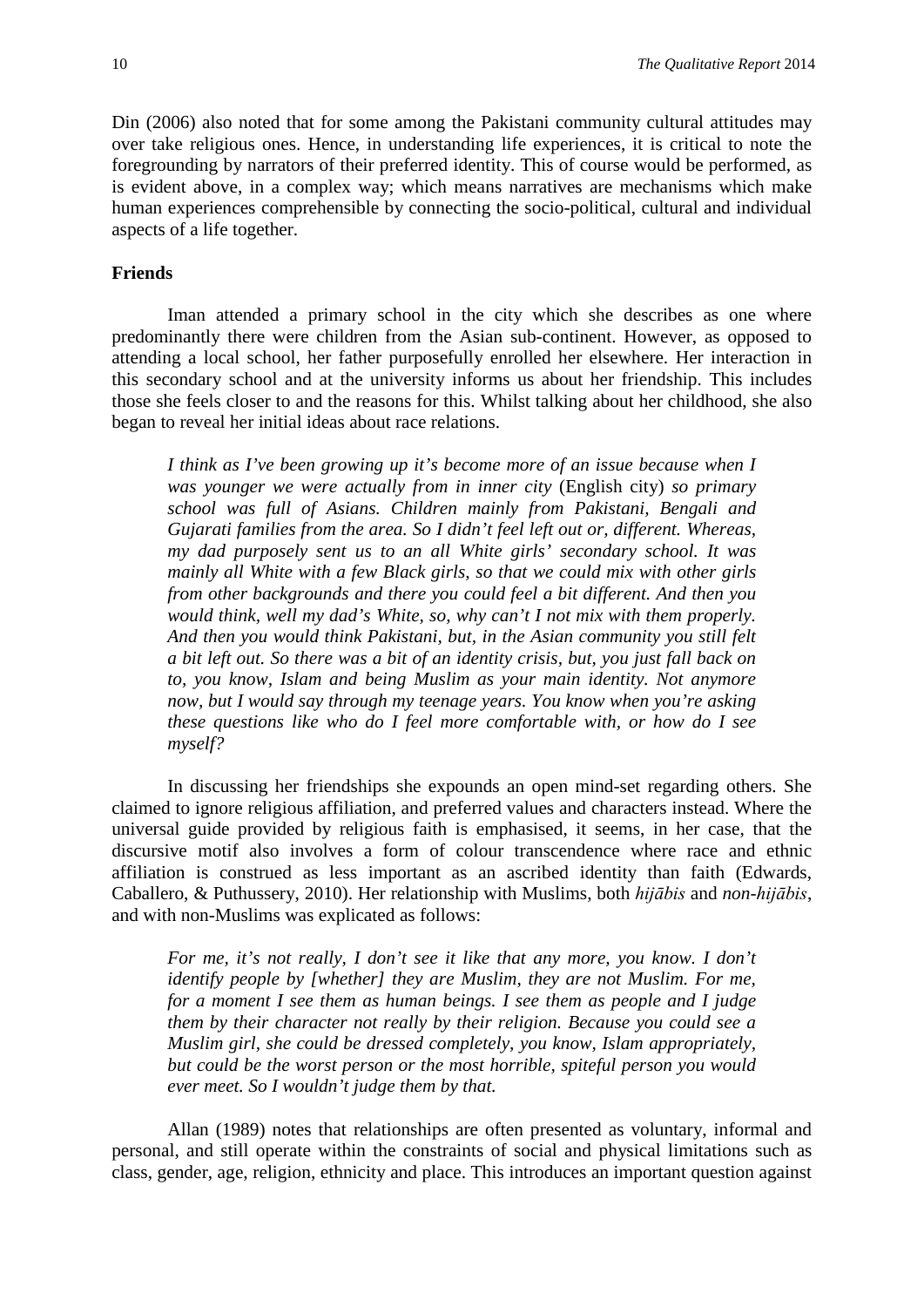the notion that friendship is totally a matter of choice. Indeed, Iman's narrative indicates that, for her, choice was defined by certain parameters; some were external, such as acceptance by others, and others internal, such as seeking comfort. Further, in these friendships, she has, apparently, created a culture which is aligned, rather than antagonistic, with family traditions. In this sense, there is little in her narrative which suggests that she has strayed between two worlds, a feature which is also evident in her preferences for music. She appears to present a discourse of moderation in the English context possibly due to the perceived uncertainty that exist in relation to music between theological contestations and reality. However, in other matters, such as clubbing, her position is unambiguous. About her social life she revealed:

*Bit of a dead one but (laughter). If you mean social life in terms of going out clubbing with friends then I am not engaged in those activities. However I socialize actively with friends with things like cinema, eating out, shopping etc. I also enjoy weekly badminton sessions. In addition to this, family social life is ongoing with something always happening.*

#### **Culture**

In exploring cultural aspects of her life, Iman explained her acquisition of Urdu in the following way:

*As we were growing up, mum would dip in and out of Urdu and Punjabi while speaking to us, so I picked it up and also during primary school, I attended Urdu lunchtime classes. My mother tongue is Urdu because my mum is from Lahore. I know it's very confusing. She's from Lahore but for her she feels most comfortable with Punjabi but she speaks Urdu because my dad only knows Urdu, he does not understand Punjabi. And Punjabi is like the slang version of Urdu. Urdu is more refined. My dad learnt Urdu in like I think the first 3 months of their marriage. I live with my parents and I speak English, generally, but Urdu if I want something (laughter). To my mum, if I want something, then Urdu will come out (laughter). I think it just gets to the point quicker.*

As she was growing up she did not think that she had been discriminated against. However, the response of the Asian community towards her was interesting as some of them knew that she was "half" White. She narrated:

*In terms of my family, that's never been an issue that's never been brought up. But what most people fail to realize is that I understand Urdu perfectly [original emphasis] in terms of Punjabi as well. So whenever we go to, say, Islamic gatherings and, you hear, some of the aunty-ji's talking and they are talking in Urdu and they are talking about us blatantly and I can understand everything. So they are just intrigued as to who are we, whose daughters are we. That's a big question, ye kiski beti hein?* (Whose daughter is she?)*, you know*.

When conversing about the reaction of some people within the Asian community to someone like her of dual heritage; in her above reply, she poignantly stressed her tone, made facial expression, and turned her face slightly to her left, reflecting a stylist performance when using the word perfectly. This became evident as she was expressing her surprise at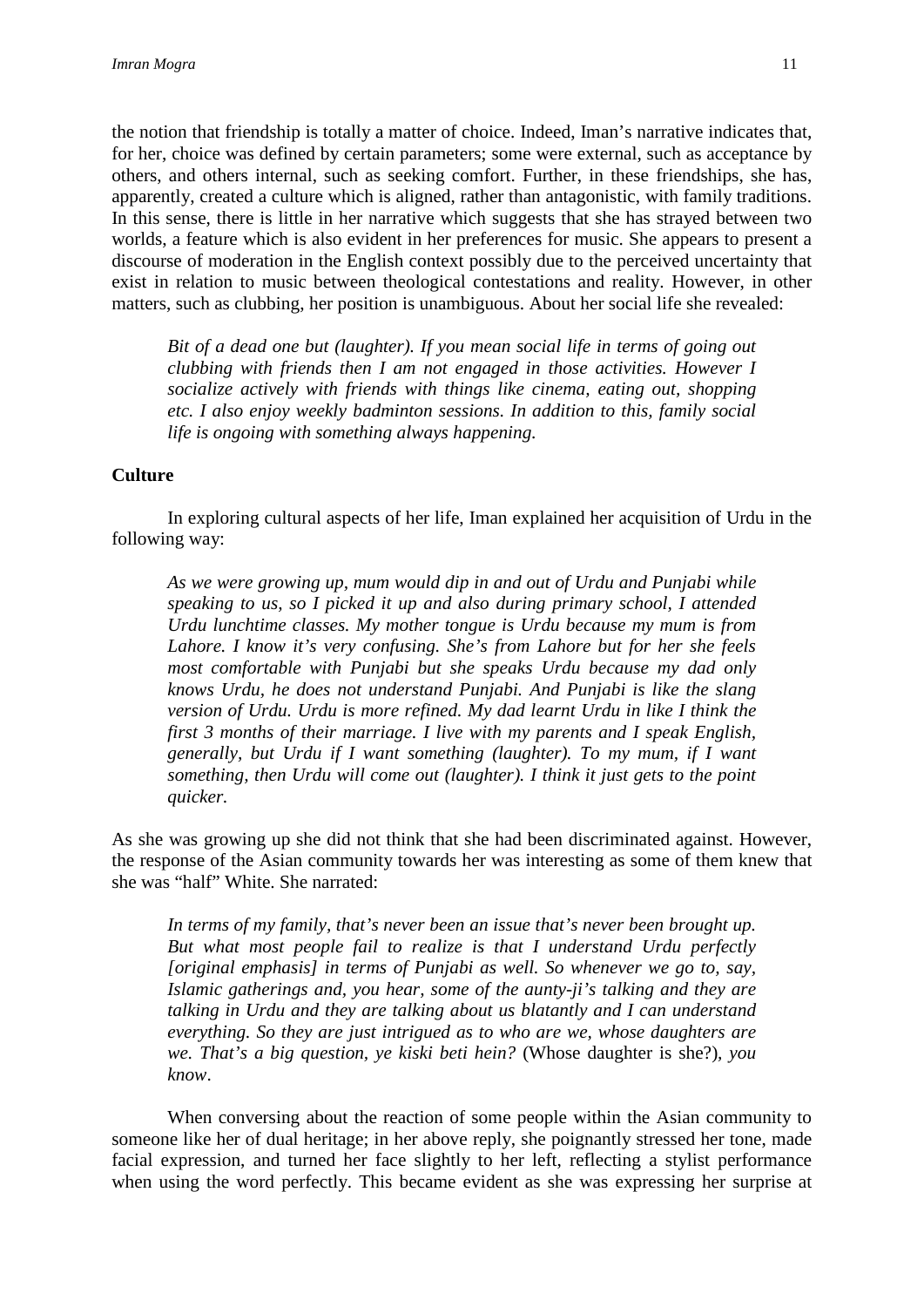people who do not realize about her language capacities. Her articulation of perfectly gives the impressions of a performative feature to achieve identity. This positioning of the self in personal narratives signifies the performance of identity which is enacted in an immediate discursive context (Riessman, 2002). Giving further insight into such gatherings, she elucidated:

*Yeah I mean yes. We go to most places and there are four sisters and we sometimes do stick out because we are not always wearing shalwar kameez. We wear our scarfs differently to how most girls would wear it and we are with our mum. So that does make quite a scene because my mum is very Pakistani looking in terms of shalwar kameez, the way she just flings her dupatta* (long scarf) *across. It's a very stark difference and those are the kind of questions that they want to know.*

Regarding stereotyping her, she illuminated:

*Shockingly most stereotypes come from within the Asian community rather than anybody else. They want to know can we cook, why [original emphasis] are we studying for so long, are we getting married [original emphasis] soon. You know these kinds of stereotypes.*

The subject of marriage provided fascinating insights. On the prospects of marrying a non-Asian person, she admitted:

*I think when we were younger say 14 or 15. It was quite idealistic like we're gonna have this mixed race person because we have had it so it's not as far fetched. For some girls that's quite a far fetched dream but I mean as I've got older I realize that I feel more comfortable within the Pakistani community. So it's not a dream any more so I'm happy with how it is now. I mean I am quite close with my mum and she has a very strong Pakistani mind-set. So I do understand how the Pakistani community ticks and going into a Pakistani family I don't think I'll be that, you know, I won't stick out too much compared to other communities. And I think it's very important in terms of marriage, you should marry to backgrounds similar to yourself for optimal understanding.*

The purpose of these meetings was justified in the following terms:

*We had these meetings with the intention of marriage. This was considered by our parents as the most Islamic friendly way of getting to know one another within the correct parameters. I am aware that does happen in our culture.*

She was inclined to her husband because:

*First and foremost, the obvious thing that I was concerned with that he had to be a practicing Muslim. And, then, with that all the other admiring qualities should follow en suite such as considerate, understanding, patient etc. I was open to a partner from any community, there was no issue there whatsoever, but it just happened that this family were Pakistani and ticked all the boxes of what I was looking for.*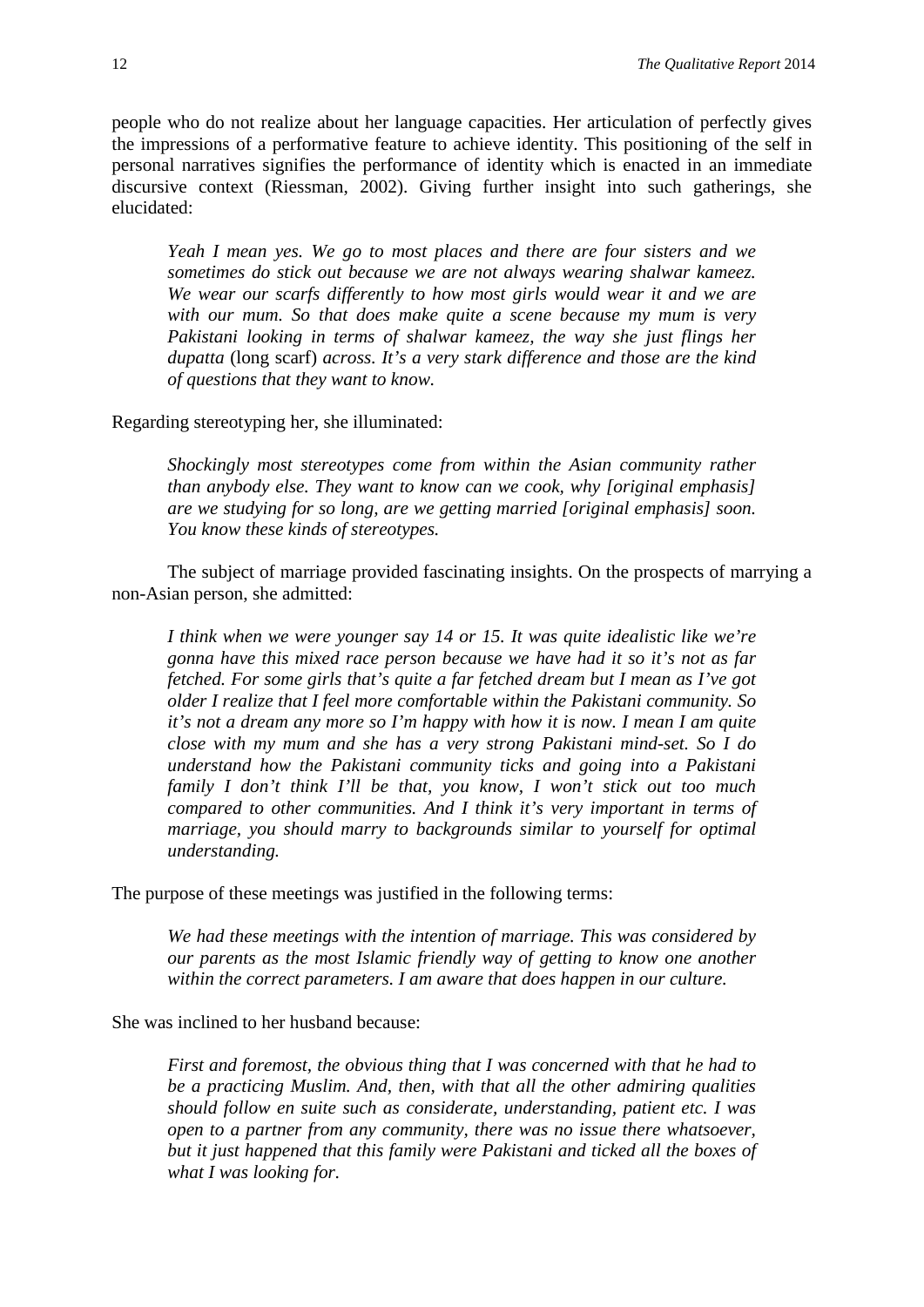The themes of her head scarf and marriage illustrate the management of identity in practice, where she appears to be regulating information to influence how people perceive her motives and image. In contrast to popular depictions of Muslim women as being contracted in arranged and/or forced marriages and having no choices in matters of head covering, Iman is presenting these through a desirable self, in situations which are politically and socially hostile. People have different understandings of arranged marriage, and therefore this was discussed with her. She explained:

*I mean arranged marriage is normally synonymously linked with forced marriages and with arranged marriages it starts off with the parents. They are the key instruments in it happening. So in this case it was [name given] parents who approached our family when I was actually 16. And at the time I was not interested, marriage was never on the cards even in my parent's head. So then they approached us again at 18, and then we thought about it further, I had a few meetings with him, we talked and then we agreed that that's what we wanted to do.*

About cuisine and food, Iman shared interesting information:

*Pakistani mostly, daal and rice, huh, without fail. I think that's because mum is the main cook in the house. She feels most comfortable cooking Asian food, dad happily eats it. It's very mild though we don't have any chilli. But I mean I've cooked a few times at home and through recipe books we've made things like fish and pasta, stuff that my mum doesn't really touch but we're quite adventurous with what we eat.*

On music she commented:

*Yeah, ok, (laughter), I think in Islam there are two opinions, one is that, music is completely prohibited with instruments and all that only for Allah. And the second is, in moderation. And I probably have to say that I am more swayed towards the second one. Yes I do listen to music and I know for some people that could be a problem but Inshallah* (God willing) *in time.*

#### She admitted:

*I mean, yeah, I listen to the nasheed* (vocal music) *and things like that and yes with instruments as well but then, you know, with the whole Asian influence and some Bollywood is coming into it and all that.*

Regarding her preference towards any particular kind of music, she elaborated:

*No not at all, I don't mind, just no rock or anything like that because I don't know I just find it very depressing, not really my thing. I listen to a range of music spanning from Islamic nasheeds to mainstream music such as Mumford and Sons, to some Bollywood songs and Qawalis* (devotional music)*, so it's quite a diverse mix! I probably like from some of the films I've seen if some songs that I've really liked, I just replay those or whatever.*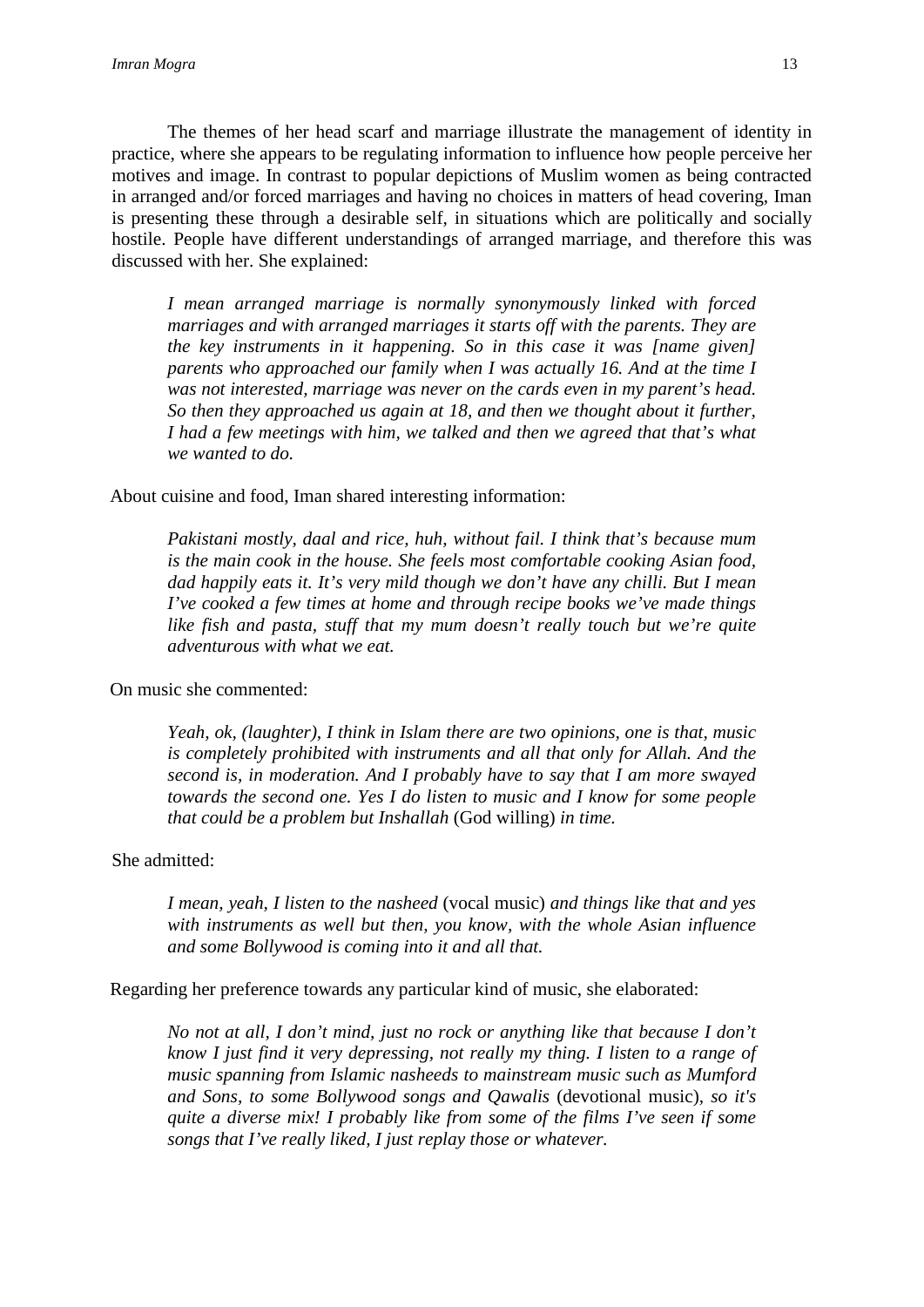Shedding light on her dress, she spoke:

*Dress code ok. For example, of course we dress to be modest; we wear a scarf as well to be modest, as well for all these reasons. I know that's the exterior kind of form but it's your intentions for wearing the loose baggy clothing and things like this so for that reason, it's not really the actions but it's the intentions behind it, which are the same.*

Regarding the impact this might have and whether there was any sense of standing out on campus, she recounted:

*Not really through my dress because although, you know, hopefully, I try and dress modest. I'm not really wearing the traditional clothes shalwar kameez. I don't feel like I'm being alienated because of my dress. But, I knew, for example, say if we were to go out, dress to impress is different for both of us you know. We'd have different understandings of that and in that reason, that's where the difficulties would lie. For a young woman living in this society, this phrase has a different understanding. For Muslim women, dressing nice would be to wear stylish clothes (western and/or ethnic) but with the main focus centering on being modest and covering.*

Seemingly, in most instances, looking at the narrative as a whole, Iman associates tradition and cultural elements of her identity with reference to her mother. In this theme, she connects her mother with ideas about language, caring, vocation, being practical and food. Her, dad features as taking a keen interest in her educational experiences; choice of school, and being fond of royalty.

It is interesting to note the way Iman uses some of her language and phrases to create the effect of additional conviction and strength. Apparently, when she refers to information related to her mother, she tends to be less buoyant, whereas, when she talks about her father, she appears to be more emphatic and celebratory in tone.

*Traditional Pakistani dress would be shalwar kameez. It would be on special occasions such as Eid or a wedding for example. At home generally not. I generally don't mind. I don't mind wearing it but it's just not been part of my identity to wear it outside of family surroundings so I wouldn't wear it to university or to school or anything like that. I don't know. It's just ever since we were growing up we would either dress like frock and then as we were growing older it was just western clothes, never really really shalwar kameez. Shalwar kameez is the traditional clothing of the country where my mum is from. So I associated it with the sub-Indian countries. For me, I wear Asian clothing in times of family gatherings where we all meet for events such as weddings, Eid, family get-together etc.*

Indeed, culture is acquired through sophisticated processes (Li, 2010). Language, values, knowledge, and skills as a way of life are acquired through enculturation (Kottak, 2007). Berry, Phinney, Sam, and Vedder (2006) writing about immigrants, maintained that, through acculturation, they learn about the norms of host culture, making social and psychological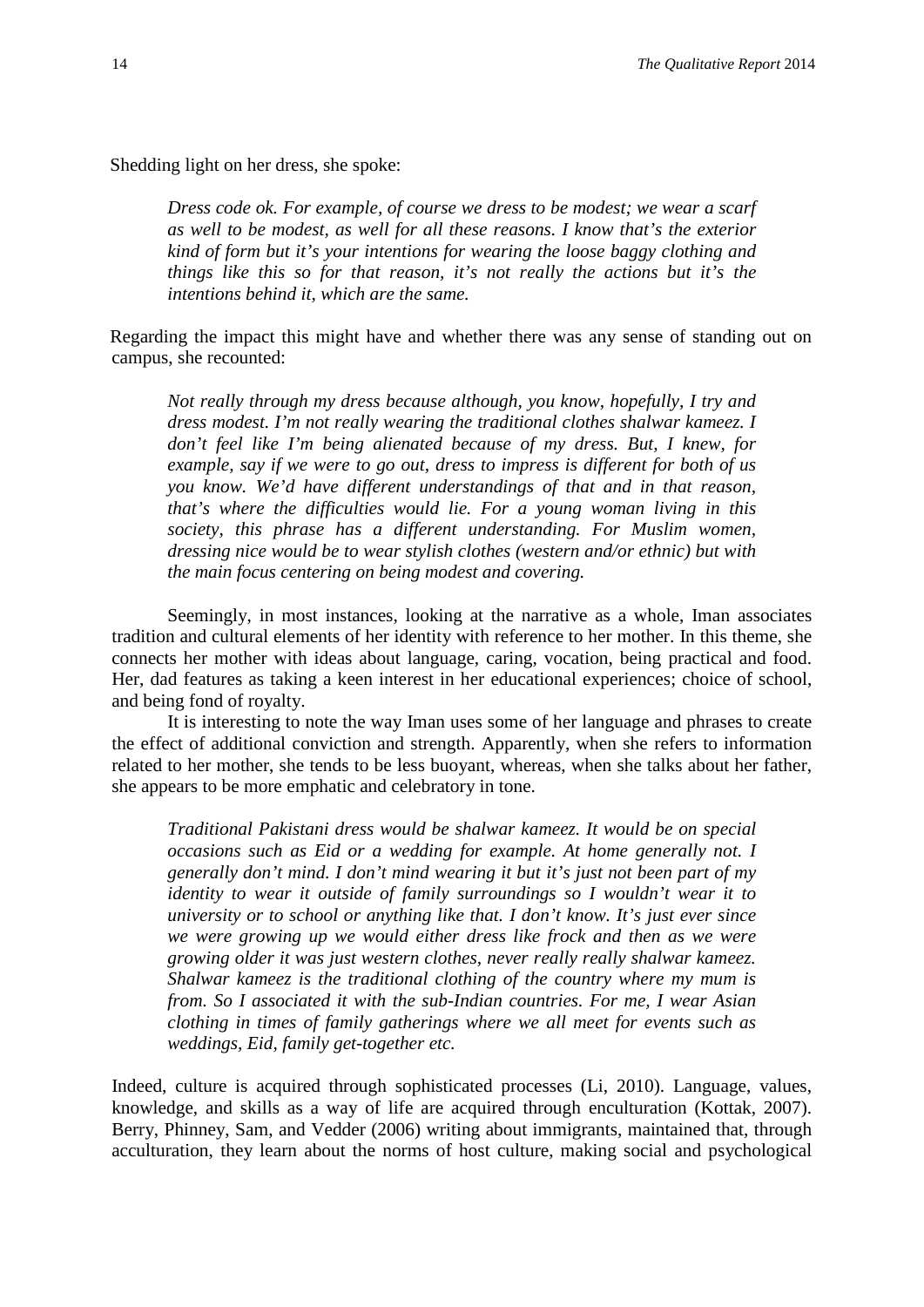adjustments to fit into the new society. Berry et al. (2006) posit that for integration to occur a mutual accommodation is required.

#### **Family**

Iman grew up in a very practicing religious family of 'mixed race' (*sic*) in a city in the West Midlands. After her recent marriage she had settled in another city in the West Midlands; her father is a professional and her mother was described as being a house wife. She was one of six in her family with two brothers and three sisters. She exposed positive and supportive relationships in her family:

*I am the eldest of the children. There is roughly about 13 months between myself and sister number 2, so we are the closest, but, as we are all getting older, it is increasingly becoming apparent, that as sisters, we are closer than we are to our brothers. My relationship with my siblings has generally always been positive but of course as with families there have been a few strained occasions where I may have been acting too bossy/authoritative!*

*I am 20 years old. I'm a Muslim born in* (English city)*. Originally my mother is a Pakistani and my dad is an English Muslim convert. I have lived all my life in* (English city) *My mother's only actually studied to the age of 12 in Pakistan. Her mother was actually dying of diabetes and as she was the youngest her education was stopped and she had to look after my grandma. So my mother is quite illiterate to a level. However, my father has an MA in Islamic Studies and is quite advanced in comparison. My dad is a secondary school teacher with the responsibility of coordinating special educational needs, and all my siblings are all currently in full time education, spanning from primary school to university. He was born into a White family growing up with one brother, a single parent family and, then, at the age of about 20, he left England to travel the world in search of the true religion. Who is the creator? Why are we here? Asking these key questions. And he was in Turkey, at the time interested in Hinduism, so with the aim of traveling to India to find out more he ended up in Pakistan and stumbled upon Islam which he had stumbled on before but hadn't taken much of an interest. But, then, living with Muslims, seeing them, he actually became a bit more interested and … when he came back to England, he thought, well I've spent all this money and time so and he felt that he didn't want it to be a wasted journey, came here and read more about Islam and realized that this was the religion. If you asked my dad he'll say well half English, bit of Scottish in me, bit of Irish, so we'll stick with English.*

Socio-cultural traditions are changing phenomena and, in this milieu, Iman appears to have applied the leverage of her religious understanding to marriage procedures. Narrators can position themselves as agentic beings that assume control over events and actions: they purposefully initiate and cause action. As noted earlier, they can shift among positions, giving themselves agentic roles in certain scenes, and passive roles in others (Reissman, 2002). In talking about the selection of a university, she shifted her social position by presenting herself as being in charge and as the initiator, whereas, when talking about marriage and of meeting her fiancé, she appeared to have taken a passive role.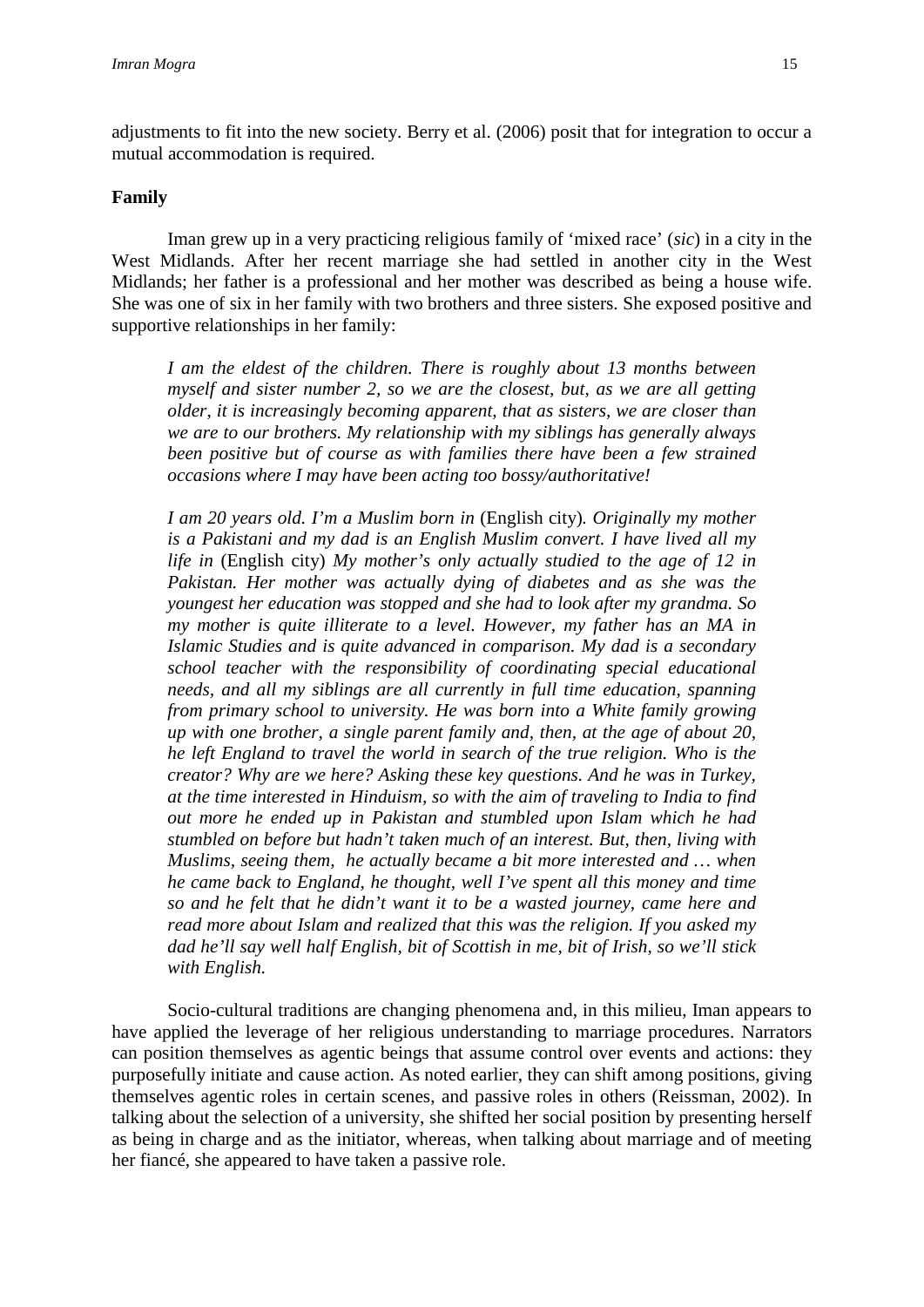*His religion of course is Islam and he is full Pakistani, meaning both of his parents derived from Pakistan. It was arranged, yes. His parents approached us but when my dad went to Pakistan and where he had become Muslim. I think a week into his conversion a friend took him to see* (states name) *my fiancé's father and it was actually on that day that his dad* (fiancé's father) *was actually getting married. So as the groom he left his wedding party to speak to my dad about Islam and then he* (fiancé's father) *was actually living in England but had gone back to Pakistan to marry. So when dad had finished talking to him they then met up again in England, by this time dad had also married so we've kept contact you know before both of us were born.*

## *Education*

In theorizing identity, the works of Goffman are important. Goffman (1969) is famous for his dramaturgical metaphor. He suggested that social identity is analyzed with reference to theatrical performance. Goffman is concerned with the genuineness of an individual's performance of their role. He discusses the issue of role performance, likening it to a theatrical role of an actor. Actors who assume this new role find other well-established fronts from which they choose (Goffman 1969). Nevertheless, to emphasize the performative element is not to suggest that identities are inauthentic, only that they are situated and accomplished in social interaction (Reissman, 2002).

Her parents, especially, her father continued to take a keen interest in her studies:

*Umm yeah, dad took a keen interest. I initially started Year 7 at my local catchment area school and again that was very Asian dominated and because dad had been trying to get us into the girl school, which was predominately all White. I got my place in Year 8. So I'd moved and initially I hated it because it was not my comfort zone at all. So yeah school has had, yeah, school life, dad's had, you know, big part to play.*

On occasions, parents spoke about Islamophobia and racism:

*Yeah, I mean the first that I'd experienced was in Year 7, when I first started. Oh sorry Year 8 when I'd first started at the* (secondary) *school, my scarf was pulled off me and, you know, I came and I said that is it dad why have you condemned me to this school! I hate it, I'm not going back. But I mean, you know, once I was at that school and I had then made friends with other Muslim girls I realized, yeah, it's not normal, you shouldn't expect it, but that's what happened and I mean it was a one off.*

She summed up her achievements and relationships with teachers in both schools in the following words:

*I performed quite well during my time in both schools. Teachers always were impartial to your religion/culture; they always were professional in my experience.*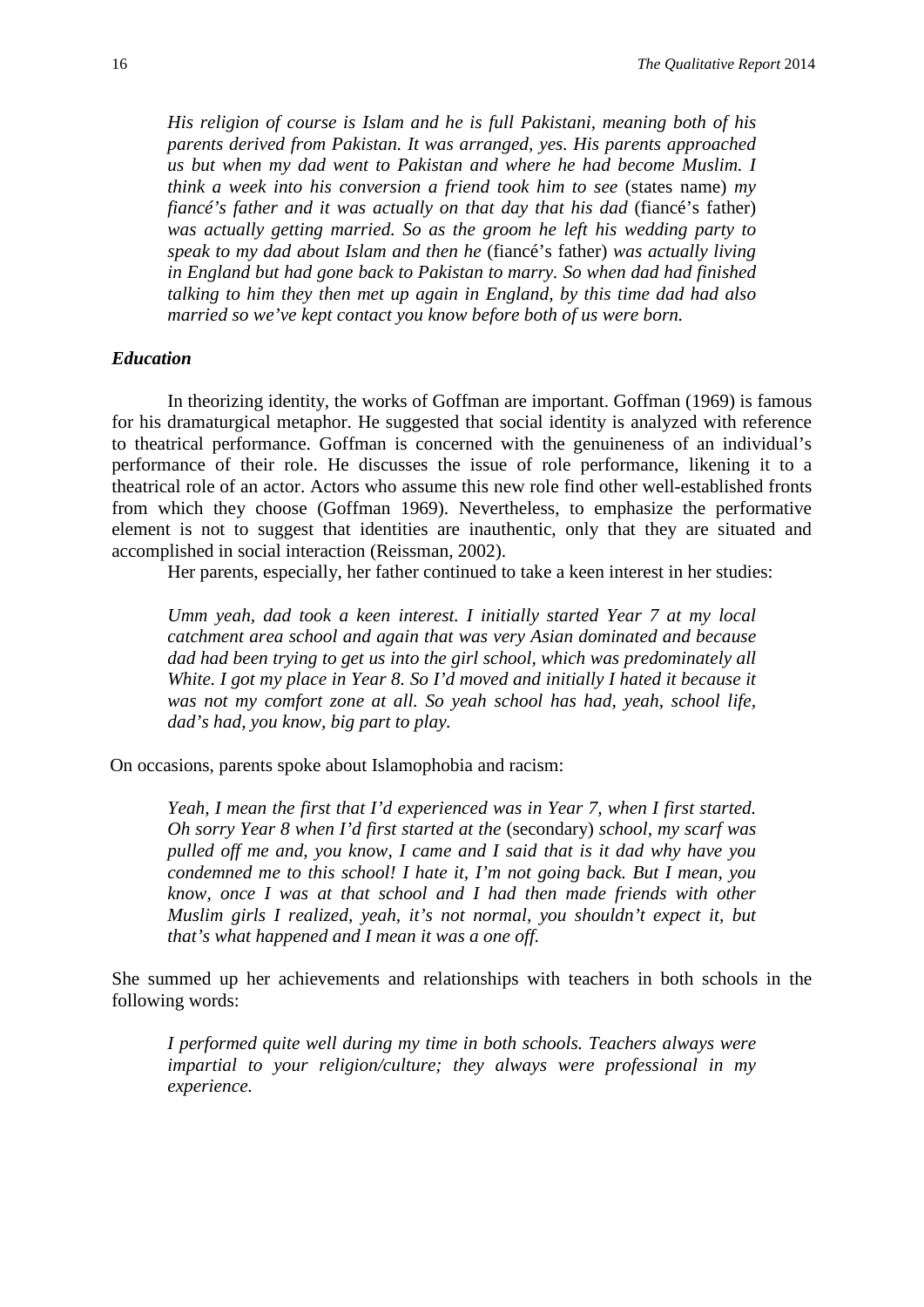She went on to elaborate the educational experience and the fervor in her father for their education.

*Dad has because dad's very strong minded in education. He wants us all to achieve, and you know, reach our best potential. In terms of education, mum's a bit like, 'well I've only done it till I was 12 and I'm still, you know, continuing life.' So mum doesn't see education as important as say my dad. But there is a balance. For my mum because I think, for her, she just she's very practical, she sees when we are just reading books or writing essays she thinks it's a bit futile, you know, she wants us to learn life skills, be more vocational with our life, be very practical. My mum's education was stunted at the tender age of 13 when she was required to leave school and to act as a child carer for her mum who was severely ill. Dad, I think because he's pushed himself in it. He sees education as a means of striving further to be more successful in life. Dad has always valued education and while he was a student, learning was always easy for my dad. He enjoyed school and became a head boy.*

Her friendship and the background of people who she was with in school or university was expressed as follows:

*Ok in university I knew that I would err what is the word err gravitate towards the Muslims; I knew that would eventually happen. So, initially, I started university thinking yes I know I will go there and they will be my friends. But I want to try and make other friends you know get some other kind of experiences with other people because back at school it's a very limited environment whereas at university they are coming from all walks of life. And I found it actually quite hard. I didn't feel very comfortable, you know, making friends with the other kind of people. So when I did fall back on the Muslim girls I have made friends with now, and, who I have stuck with, that's where I feel most comfortable. I feel I gravitated towards them just because common background, you know, in a weird sense we understand each other before we were even talking to one another. From the way we dress, what we would be doing in our free time, probably even the fact that we were enrolled into a teaching course, probably for the same reasons. So for those reasons, I kind of knew that we would have common ground between us.*

In these hard and sometimes uncomfortable circumstances within other groups, she was asked to explain who those others were and to explain why she was feeling uncomfortable and how she responded and her gravitation towards Muslims.

*I mean when we first started* [University] *you know everyone was getting to know one another so lots of questions are being asked about your social life. And I realized that when we were in a group talking, they would all be very enthusiastic about each other, whereas, I could not feel that I could input as well. All I was doing roughly, I was doing the questioning so I felt like I was the interviewer rather than being able to be part of the group because I could not offer any of my own background or my own experiences.*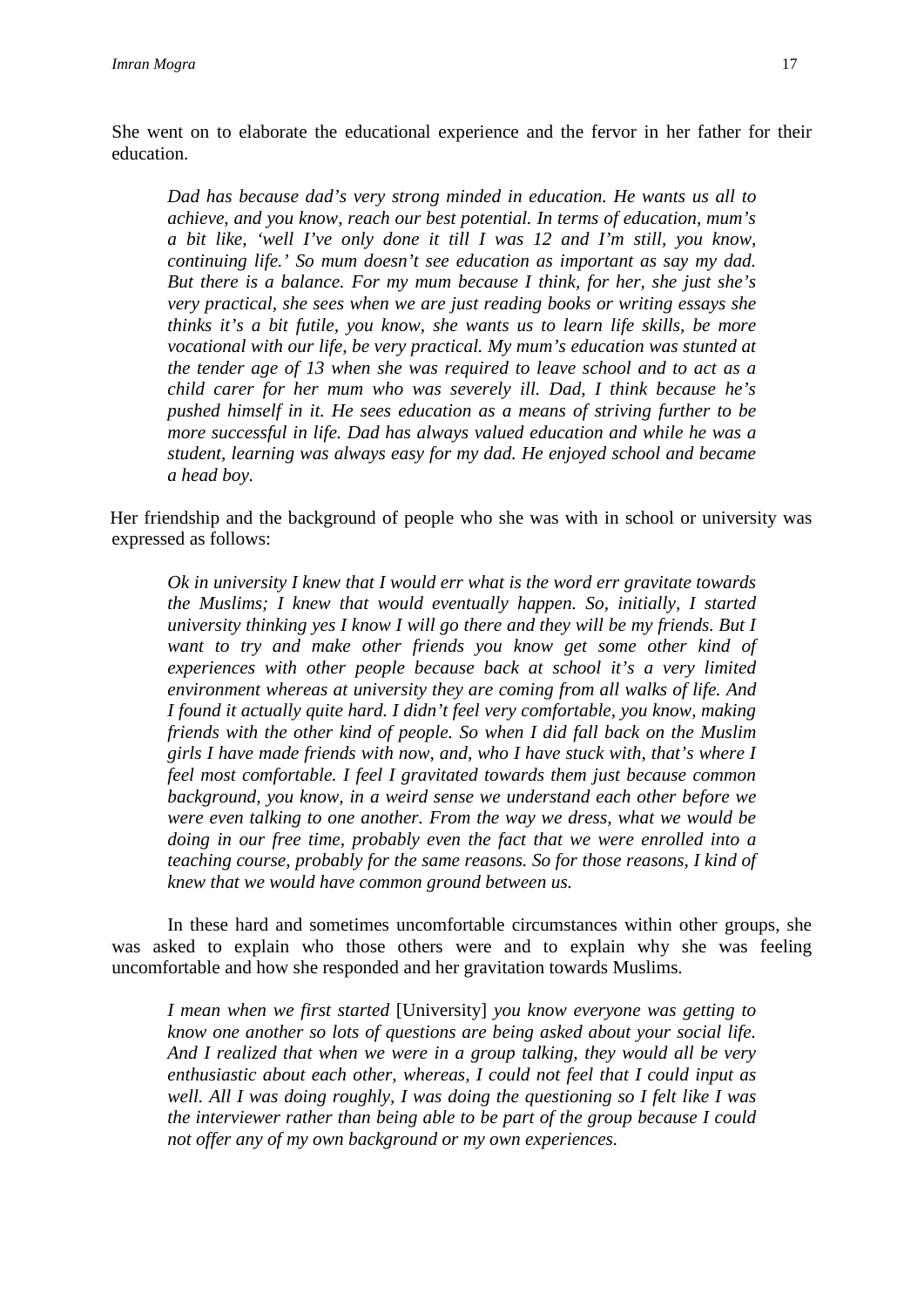But Iman said that she was comfortable interacting with trainees from a range of religious and ethnic backgrounds.

*Yes, yes, I'm doing it now I mean I have made friends who are not Pakistani, who are not Muslims and they are my friends but I would not hang around with them all the time. I have friends who are from backgrounds where religion is not a personal matter of interest and friends who are Sikh, Hindu and Christian.*

In general, she admitted to being more comfortable interacting with Muslims but this seemed to have changed. She explained:

*I'd say more with the Muslims but that was again in first year. Coming into 2nd year we've made a lot more Hindu, Sikh friends, so yes still staying within the Asian social circles but in a sense we have kind of branched out a bit so there is progression.*

Her response and feelings about the nature of those interactions are detailed favourably:

*I love it to be honest because I can relate to that. There are times when I do feel like I don't understand what's going on because I feel like a bit of a coconut then. But I mean in general I think it's fine because back in primary school, my roots and I suppose that's how it's always been. From university when I'm going home I'm going back to an Asian community so that's where I feel my home is.*

She elucidated on the concept of a coconut as follows:

*Huh. As in like, ok yeah, my mum's Asian but there are times when I feel a bit like a gora, a bit White, like what's going on, you know, and they are all like get lost 'n you know.*

She experienced a kind of alienation in a session as depicted by the following discloser:

*Within my social circle? Um, yes. Sometimes, but it's always been done in good nature, you know. Yeah, sometimes I get picked on because you don't know what's going on. For example, well my cousin it's her wedding in the Easter holidays, currently happening and there are a few things that she said that she would like us to do and some of these rasams* (rites) *that I don't understand. So I'm asking my friends and they are just laughing at my expense. These are weddings* (they) *are such a fundamental part of our lives that we've been growing up with. So I should know these things like the back of my hand. Whereas, for me, it's not something that we normally do so.*

Iman did not have any kind of adjustment problems while at University linking this directly to her friends:

*No. I mean once I'd found the girls that I am with now, I totally felt at ease here.*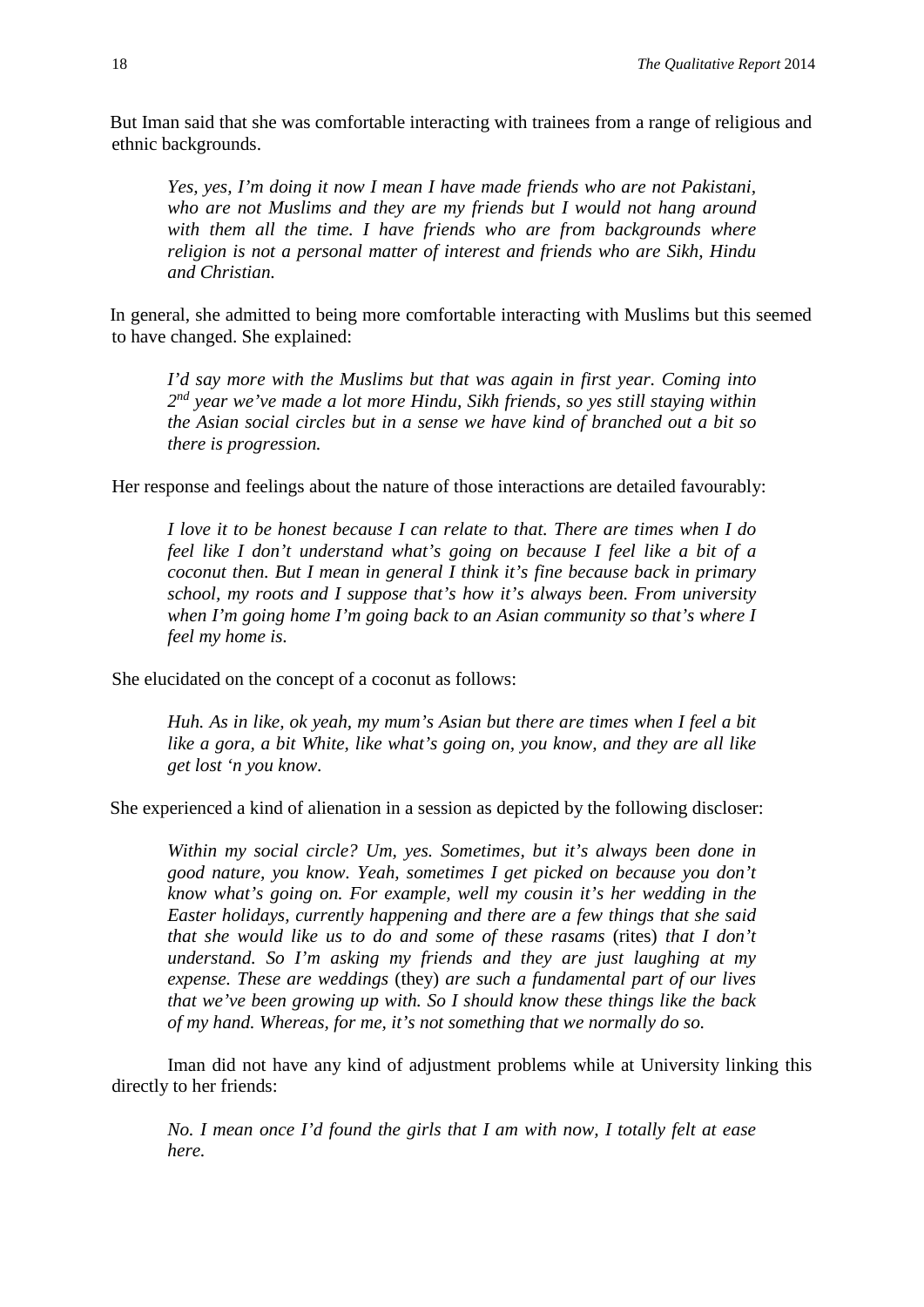## *Religion*

Not only is religion playing an important role in her contemporary life and activities, but a clear feature in her narrative is that she refers to religious orientation as one of the determinants of her future plans: temporal and eschatological. It appears that this is a conscious decision in the English contexts, where Muslim identity has featured as a highly political and politicized issue. She has, apparently, taken recourse to Islam, especially its discourse on women and education, and used it to satisfy and validate taking up teaching as a career and, in so doing, for her, Islam is a way of justifying attitudes and behavior (Din, 2006). Her career choice was declared unambiguously; religion, in part, played a role in this too.

*I chose teaching for a number of reasons, first and foremost because it is vocational. With the situation around you it's very stable. There will always be jobs for us. Secondly, because as a woman you can fit it in with your family life, so say if I did want a family later on in life, I would be able to have the same holidays and be there for my children and, thirdly because education is very highly esteemed in Islam. Knowledge is a sacred duty for every Muslim so if I could you know even for a bit just impart that to other children, it would be seen as like a sadaqah jariyah* (perpetual merits). *It's like a charity, not necessary like giving money but and it's not compulsory but from my own free will.*

When asked about her decision to become a teacher, her response reveals a complex philosophical approach consisting of a variety of perspectives that act as motivators. She appears to have combined her mother's orientation (vocation); economic circumstances (secure job); gender (fits with family life) and religion (knowledge is a sacred) and eschatological (*sadaqah jariyah*). Perhaps this, couple with her ethnic rooting, as stated earlier, is a further exhibition of the notion of multiple identities postulated by postmodernism as being negotiated, flexible and reconfigured rather than static. She sees herself entering the teaching profession from multiple lenses. This is also a reflection of the challenging endeavor of understanding identity and the issues related to it (Beauchamp & Thomas, 2009).

## **Discussion**

Iman shares a valuable narrative which like Khan's (2002) study on Muslim women in Canada, provokes a rethink about the static and fixed conceptions of Muslim women. Khan (2002) points out that because minority identities are fixed, women who happen to be Muslim are often forced to enter social and political spaces as Muslim women. Such restraints, she argues, make it almost impossible to create a place for progressive politics, change, and fluid identities. Therefore, Khan (2002) appeals for such notions from which hybrid identities can be constructed. But, identities are also said to be substantive, or authentic (Lawler, 2008). This means that, whilst the notion of a fluid identity is helpful for shifting away from static identity; there is more to be derived from human experiences. Iman, for instance, demonstrates fluid identity regarding culture, ethnicity and race. However, her core identity remains that of being a Muslim albeit within its varied interpretations.

There appear to be signs of resistance within the narrative presented by Iman. There seems to be a framework, which she has created to use for social activities in the wider community, and she evidently operates within the boundaries of this framework; and, in so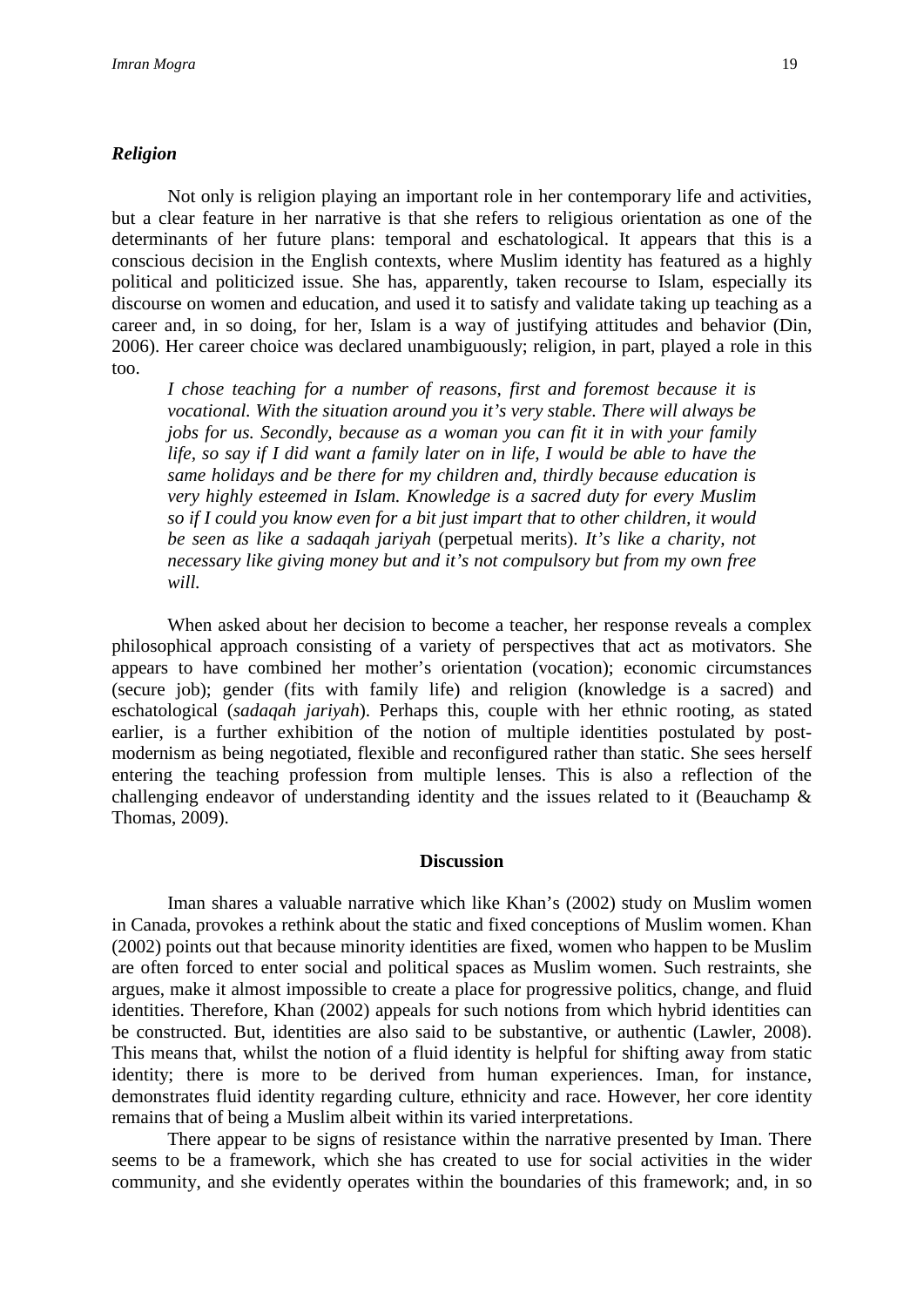doing she is confronting various pressures. In a mainstream culture, the majority assumes dominance politically, socially, and economically, but minority communities also actively contest and resist such domination (Li, 2010, cf., Sonn & Fisher, 1998). Iman's resistance, which shapes a facet of her identity, is evident in her claim of abandoning aspects, which are considered prohibitive by her religion. In some ways this resonates and questions the essentialist and static representations of Asian cultures and communities, which Keddie (2011) refers to and, Iman exemplifies how she actively constructs her identities within and against the available discourses of specific contexts. In other words, identity is multidimensional and sophisticated. It intersects and overlaps with several categories of difference including ethnicity, social class, gender, linguistic, cultural, and religious affiliations (Bhatti, 2011).

This narrative implies that religion, for some people, seems to have an important role in the construction of their identity. Moreover, for Iman her faith and religion seems to play a constructive role for pluralism and integration. From her narrative it seems that to enhance pluralism and integration, the fears of discrimination and Islamophobia need to be addressed through policy and practical actions. In addition, through this narrative, I have also identified the need for further research among the growing number of Anglo-Asian British Muslims and their experiences in other aspects of their lives and careers.

#### **References**

- Ajegbo, K., Kiwan, D., & Sarma, S. (2007). *Diversity and curriculum review*, London, UK: DfES.
- Allan, G. (1989). *Friendship: Developing a sociological perspective*. Hemel Hampstead: Harvester Wheatsheaf.
- Bandura, A. (2001). Social cognitive theory: An agentic perspective. *Annual Review of Psychology, 52,* 1-26. DOI: 10.1146/annurev.psych.52.1.1
- Beauchamp, C., & Thomas, L. (2009). Understanding teacher identity: An overview of issues in the literature and implications for teacher education. *Cambridge Journal of Education*, *39*(2), 175-189.
- Berry, J. W., Phinney, J. S., Sam, D. L., & Vedder, P. (Eds.). (2006). *Immigrant youth in cultural transition: Acculturation, identity, and adaptation across national contexts*. Mahwah, NJ: Lawrence Erlbaum.
- Bhatti, G. (2011). Outsiders or insiders? Identity, educational success and Muslim young men in England. *Ethnography and Education*, *6*(1) 81-96.
- Bruner, J. (1990). *Acts of meaning*. Cambridge, MA: Harvard University Press.
- Bruner, J. (2003). The narrative construction of reality. In M. Mateas & P. Sengers (Eds.), *Narrative Intelligence* (pp. 41-62). Amsterdam: John Benjamins.
- Bourn, D. (2008). Young people, identity and living in a global society. *Policy & Practice: A Development Education Review*, *7*, 48-61. Retrieved from <http://www.developmenteducationreview.com/issue7-focus4>
- Butt, G., MacKenzie, L., & Manning, R. (2010). Influences on British South Asian women's choice of teaching as a career: "You're either a career person or a family person; teaching kind of fits in the middle". *Educational Review, 62*(1), 69-83.
- Creswell, J. W. (2007). *Qualitative inquiry and research design: Choosing among five approaches* (2nd ed.). Thousand Oaks, CA: Sage.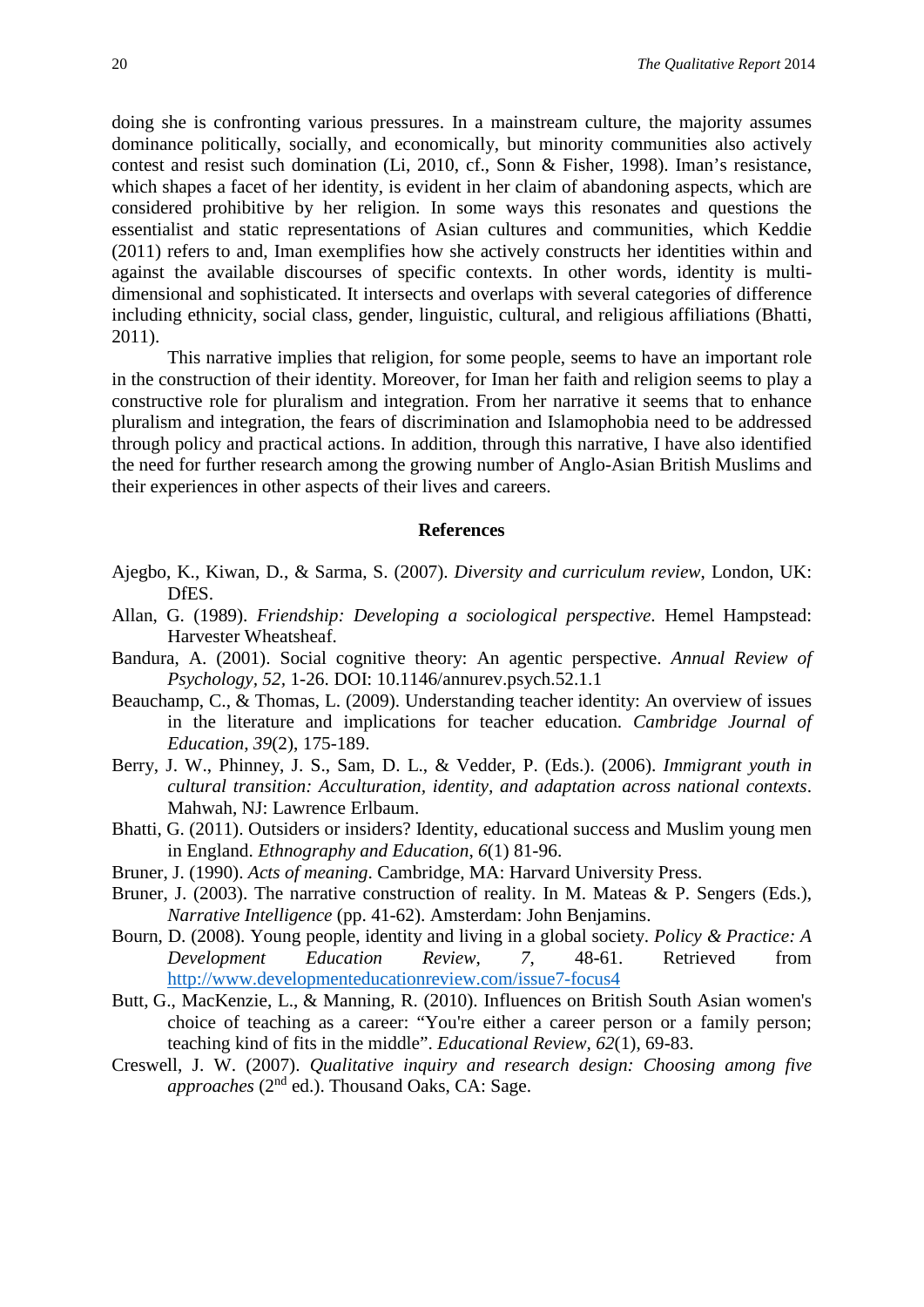- Chanda-Gool, S. (2006). *South Asian communities: Catalysts for educational change*. Stokeon-Trent, UK: Trentham Books.
- Chase, S. E. (2005). Narrative inquiry: Multiple lenses, approaches, voices. In N. K. Denzin & Y. S. Lincoln (Eds.), *The Sage handbook of qualitative research* (3rd ed., pp. 651- 679). London: Sage Publication.
- Chase, S. E. (2010). Narrative inquiry: Multiple lenses, approaches, voices. In W. Lutterell (Ed.), *Qualitative educational research* (pp. 208-236). London, UK: Routledge.
- Dodson, L., & Schmalzbauer, L. (2010). Poor mothers and habits of hiding. In W. Luttrell (Ed.), *Qualitative educational research* (pp. 312-326). London, UK: Routledge.
- Din, K. (2006). *The new British: The impact of culture and community on young Pakistanis.* Aldershot: Ashgate.
- Earthy, S., & Cronin, A. (2008). Narrative analysis. In G. N. Gilbert. *Researching social life*   $(3<sup>rd</sup>$  ed., pp. 420-439). London, UK: Sage Publication.
- Edwards, R., Caballero, R., & Puthussery, S. (2010). Parenting children from 'mixed' racial, ethnic and faith backgrounds: Typifications of difference and belonging. *Ethnic and Racial Studies, 33*(6), 949-967. DOI.org/10.1080/01419870903318185
- Goffman, E. (1969). *The presentation of the self in everyday life*. London, UK: Allen Lane The Penguin Press.
- Gray, D. (2009). *Doing research in the real world* (2<sup>nd</sup> ed.). London, UK: Sage Publication.
- Haw, K. (1998) *Educating Muslim girls*, Buckingham, UK: Open University Press.
- Holstein, J. A., & Gubrium, J. F. (2000). *The self we live by: Narrative identity in a postmodern world*. Oxford, UK: Oxford University Press.
- Keddie, A. (2011). Framing discourses of possibility and constraint in the empowerment of Muslim girls: Issues of religion, race, ethnicity and culture. *Race Ethnicity and Education, 14*(2), 175-190. DOI.org/10.1080/13613324.2010.519970
- Khan, S. (2002). *Aversion and desire: Negotiating Muslim female identity in the diaspora*. Ontario: Women's Press of Canada.
- Kottak, C. P. (2007). *Mirror for humanity: A concise introduction to cultural anthropology*. Boston, MA: McGraw-Hill Higher Education.
- Lawler, S. (2008) *Identity: Sociological perspectives*. Cambridge: Polity Press.
- Li, J. (2010). 'My home and my school': Examining immigrant adolescent narratives from the critical sociocultural perspective. *Race Ethnicity and Education, 13*(1), 119-137. DOI.org/10.1080/13613320903550154
- Patton, M. (2002). *Qualitative evaluation and research methods* (3<sup>rd</sup> ed.). London: Sage Publication.
- Riessman, C. K. (2002). Analysis of personal narrative. In J. F. Gubrium & J. A. Holstein (Eds.), *Handbook of interview research: Content and method* (pp. 695-710). London, UK: Sage Publications.
- Seddon, M. S., Hussain, D., Malik, N. (2004). British Muslim identity. In *British Muslims between Assimilation and Segregation*. Markfield, UK: The Islamic Foundation.
- Shain, F. (2003). *The schooling and identity of Asian girls*. Stoke-on-Trent, UK: Trentham.
- Silverman, D. (2006). *Interpreting qualitative data* (3<sup>rd</sup> ed.). London: Sage Publications.
- Thomas, D. (1995) (Ed.) *Teachers' stories*, Buckingham, UK: Open University Press.
- Yuval-Davis, N. (1997). Ethnicity, gender relations and multiculturalism. In P. Werbner & T. Modood (Eds.), *Debating cultural hybridity: Multicultural identities and the politics of anti-racism* (pp. 193-208). London, UK: Zed Books.
- Wilkins, C., & Lall, R. (2011). 'You've got to be tough and I'm trying': Black and minority ethnic student teachers' experiences of initial teacher education. *Race Ethnicity and Education, 14*(3), 365-386. DOI:10.1080/13613324.2010.543390